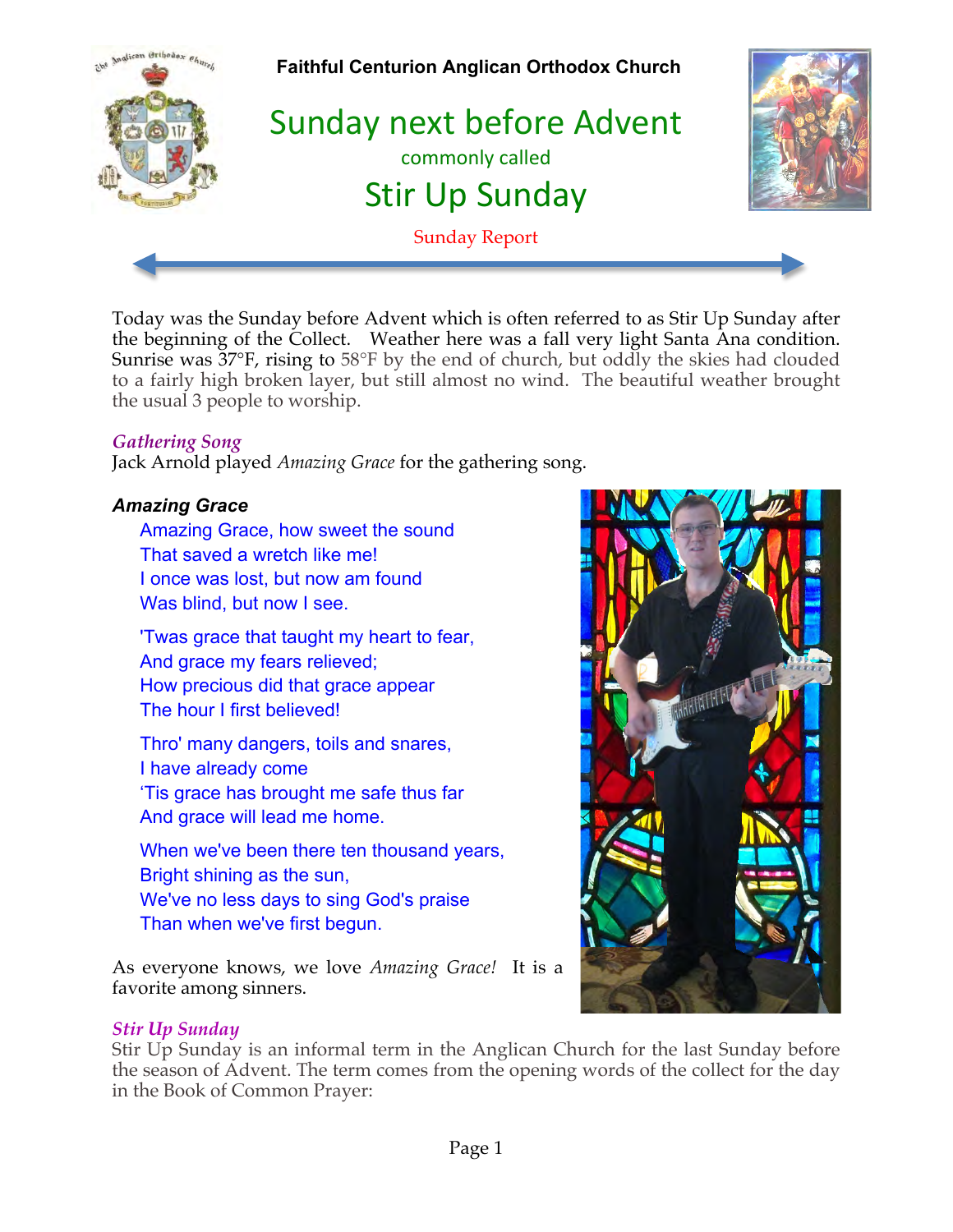STIR up, we beseech thee, O Lord, the wills of thy faithful people; that they, plenteously bringing forth the fruit of good works, may of thee be plenteously plenteously bringing forth the fruit of good works, may of thee be plenteously rewarded; through Jesus Christ our Lord. Amen

Through an association of ideas, the day subsequently became connected, especially in

England, with the preparation of Christmas puddings in readiness for Christmas. Also, though with no real religious significance, Stir Up Sunday is located just the right time of the year to make the fruit cakes, Christmas Puddings and the like to be consumed on Christmas. In many English culture homes, the afternoon of Stir Up Sunday is dedicated to measuring, **stirring** and cooking the Christmas Pudding!

The Christmas pudding is an important part of the Christmas Day celebrations



in the UK. Christmas pudding is a round, rich and heavy pudding made from fruit, eggs, sugar, breadcrumbs, suet, spices, and alcohol such as brandy or rum. Many families have their favorite pudding recipe, which is often passed down through generations of family members.

Stir-up Sunday is traditionally the day for making your Christmas pudding; giving it a month to mature before eating it on Christmas day. Stir-up Sunday is on the 20th November this year.

According to tradition, everyone in the family (especially the children) takes a turn to stir the pudding and makes a wish while stirring. Traditionally, the pudding should be stirred from east to west in honour of the three Kings who travelled from the East to see Jesus; and it should also have 13 ingredients to represent Christ and his disciples.

It used to be common for people to put a coin in their Christmas pudding. This was supposed to bring wealth in the coming year to the person who found it.

Christmas puddings are popular in the UK, but many people now buy their puddings from their local supermarket.

In the Book of Common Prayer of 1662 and later, this collect is listed for "The Twenty-Fifth Sunday After Trinity", with accompanying rubric specifying that this collect "shall always be used upon the Sunday next before Advent". This reinforced the significance of this day as forming part of the preparation for the season of Advent. The rubric is necessary because the last Sunday before Advent does not always fall on the twenty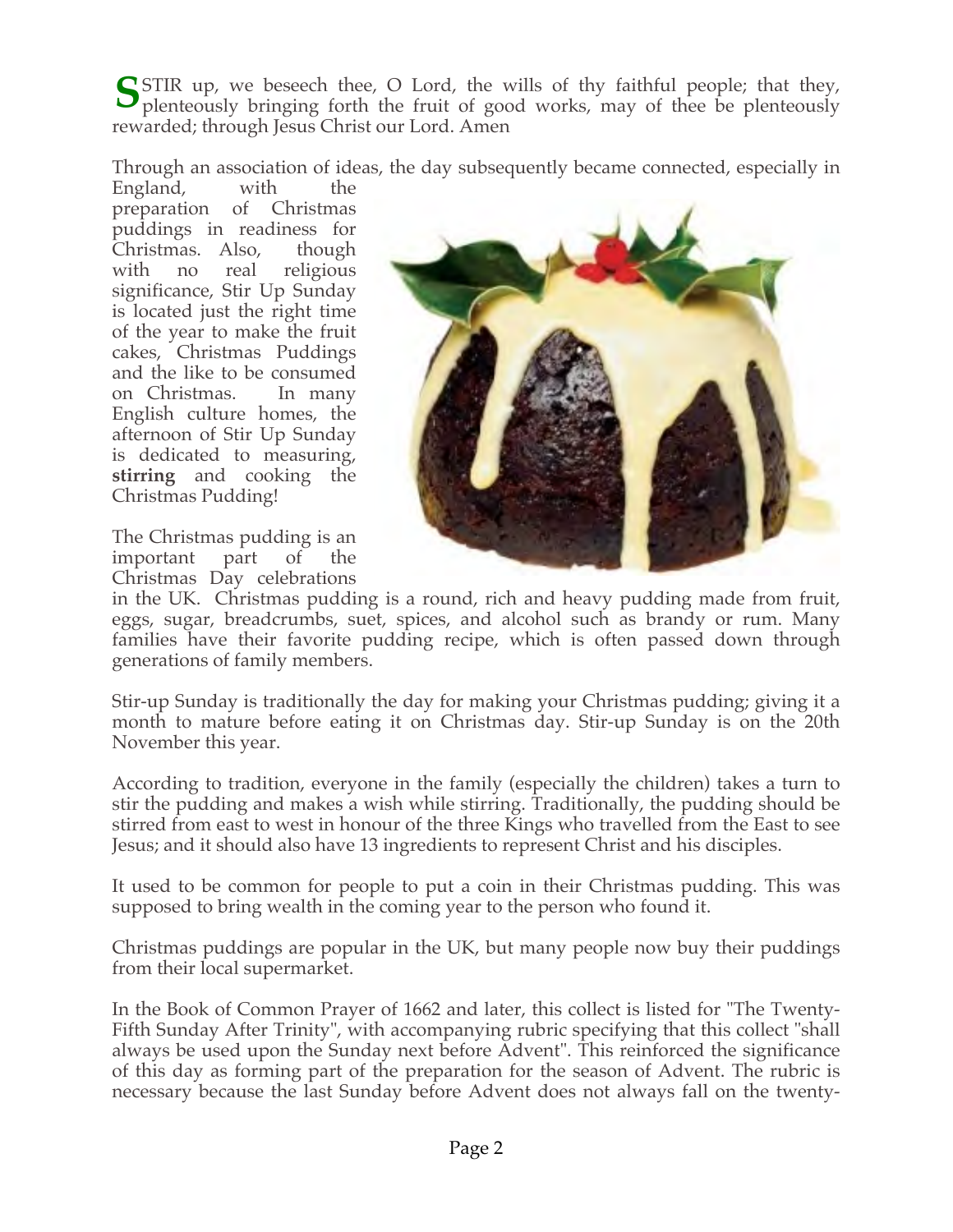fifth Sunday after Trinity: Trinity Sunday is a moveable feast and the Advent season is fixed, so the number of weeks in between varies from year to year. The 1928 Book of Common Prayer solves this dilemma by marking only 24 Sundays after Trinity and setting this Sunday apart as "Next before Advent."

### *On Point*

Someone asked, where do the quotes come from? The answer is from the people who uttered them. But, how did you find them? Oh, that. Some from Bishop Jerry, many from Rev Bryan Dabney, a few from other places, some from Rev Geordie Menzies-Grierson, but overall mostly from Bryan. He always has a few great ones to share. On to the On Point quotes –

Duty is never a burden, it is an honor.

*Hap Arnold* The essence of Government is power; and power, lodged as it must be in human hands, will ever be liable to abuse.

> *James Madison* President of the United States and Founding Father

#### **I Surrender**

In an army hospitals lay a wounded officer, about to enter the valley of death. While strong and rich he resisted God; but now, when conquered, was willing to listen to the terms of surrender. At first he could not understand them. At last the words, "Believe on the Lord Jesus Christ, and thou shalt be saved," applied to his soul with power by the Holy Ghost, reached his heart. His face grew brilliant. He raised himself from the pillow and, stretching out his arms, exclaimed with thrilling earnestness, "I accept the terms: I surrender!" That was his last word.

625 New Bible Stories and Illustrations

We are not made righteous by doing righteous deeds; but when we have been made righteous we do righteous deeds.

*Martin Luther*

1. The Spirit awakens a person's heart.

2. The Spirit teaches a person's mind.

- 3. The Spirit leads to the Word.
- 4. The Spirit convinces of sin.
- 5. The Spirit draws to Christ.
- 6. The Spirit sanctifies.
- 7. The Spirit makes a person spiritually minded.
- 8. The Spirit produces inward conflict.
- 9. The Spirit makes a person love the brethren.
- 10. The Spirit teaches a person to pray.

These are the great marks of the Holy Spirit's presence. Put the question to your conscience and ask: Has the Spirit done anything of this kind for your soul?

*JC Ryle*

Having the Spirit

Do you think that you are getting no good from the Bible, merely because you do not see that good day by day? The greatest effects are by no means those which make the most noise, and the most easily observed. The greatest effects are often silent, quiet, and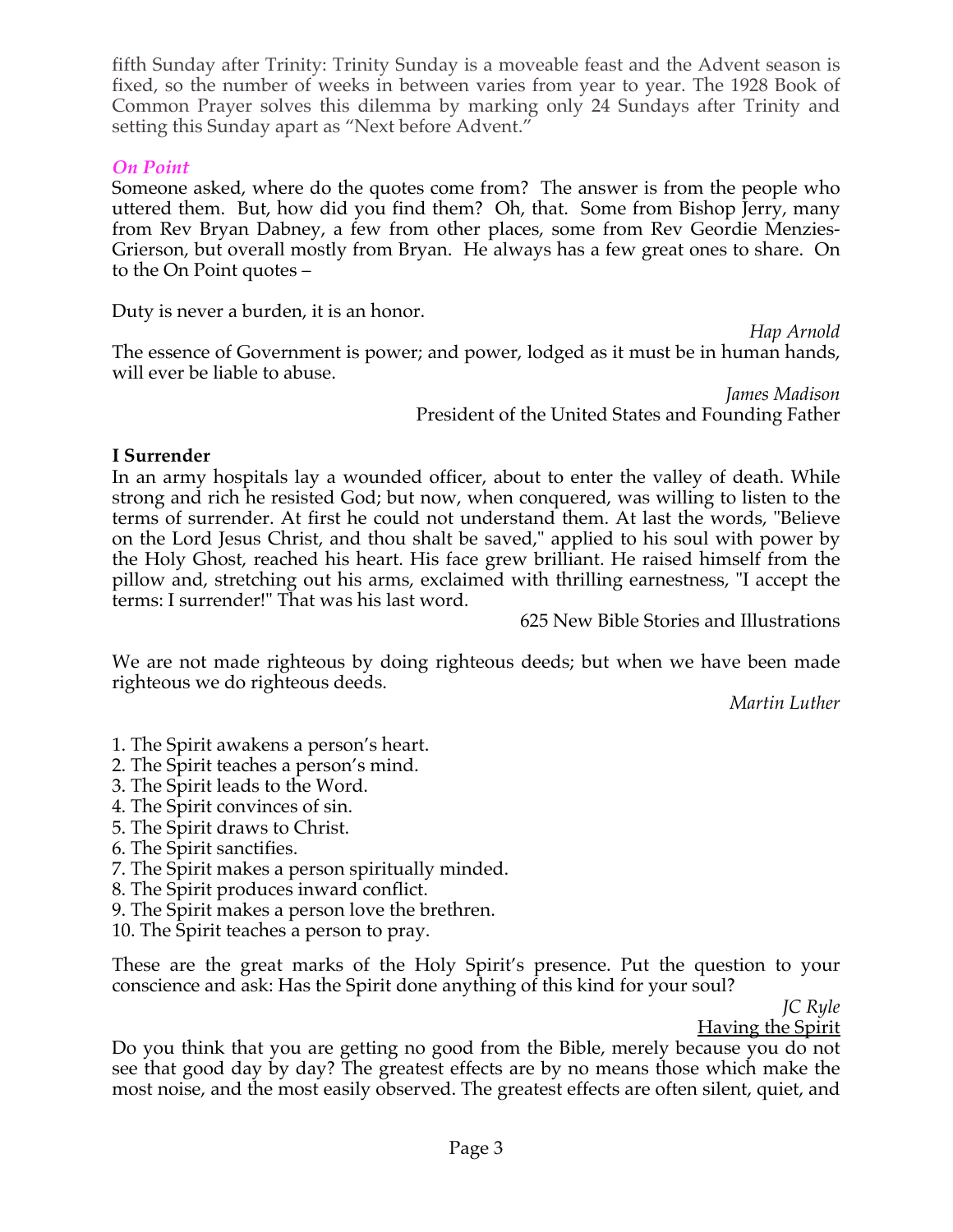hard to detect at the time they are being produced. Settle it down in your mind as an established rule, that whether you feel it at the moment or not, you are inhaling spiritual health by reading the Bible, and insensibly becoming more strong.

 *JC Ryle*

Of all tyrannies a tyranny sincerely exercised for the good of its victims may be the most oppressive. It may be better to live under robber barons than under omnipotent moral busybodies. The robber baron's cruelty may sometimes sleep, his cupidity may at some point be satiated; but those who torment us for our own good will torment us without end for they do so with the approval of their own conscience.

> *C. S. Lewis*  $20<sup>th</sup>$  century English author

#### *Propers*

Each Sunday there are Propers: special prayers and readings from the Bible. There is a Collect for the Day; that is a single thought prayer, most written either before the refounding of the Church of England in the 1540s or written by Bishop Thomas Cranmer, the first Archbishop of Canterbury after the re-founding.

The Collect for the Day is to be read on Sunday and during Morning and Evening Prayer until the next Sunday. If you have a hard time remembering, "Do I read the Collect from last Sunday or next Sunday during the week?" Remember Sunday is the first day of the week. There are also two Bible readings, the Epistle and the Gospel. While they are "lessons", they are not the First Lesson and the Second Lesson, they are the Epistle and the Gospel. The Epistle is normally a reading from one of the various Epistles, or letters, in the New Testament. The Gospel is a reading from one of the Holy Gospels: Matthew, Mark, Luke and John. The Collect is said by the minister as a prayer, the Epistle can be read by either a designated reader (as we normally do in our church) or by one of the ministers and the Holy Gospel, which during the service in our church is read by an ordained minister.

The propers are the same each year, except if a Red Letter Feast, that is one with propers in the prayerbook, falls on a Sunday, then those propers are to be read instead, except in a White Season, where it is put off. Red Letter Feast, so called because in the Altar Prayerbooks the titles are in red, are special days. Most of the Red Letter Feasts are dedicated to early saints instrumental in the development of the church, others to special events. Some days are particularly special and the Collect for that day is to be used for an octave (eight days) or an entire season, like Advent or Lent.

The propers for the Sunday next before Advent can be found on Page 225-226:

#### The Sunday next before Advent *The Collect.*

**TIR** up, we beseech thee, O Lord, the wills of thy faithful people; that they, STIR up, we beseech thee, O Lord, the wills of thy faithful people; that they, plenteously bringing forth the fruit of good works, may by thee be plenteously rewarded; through Jesus Christ our Lord. *Amen*.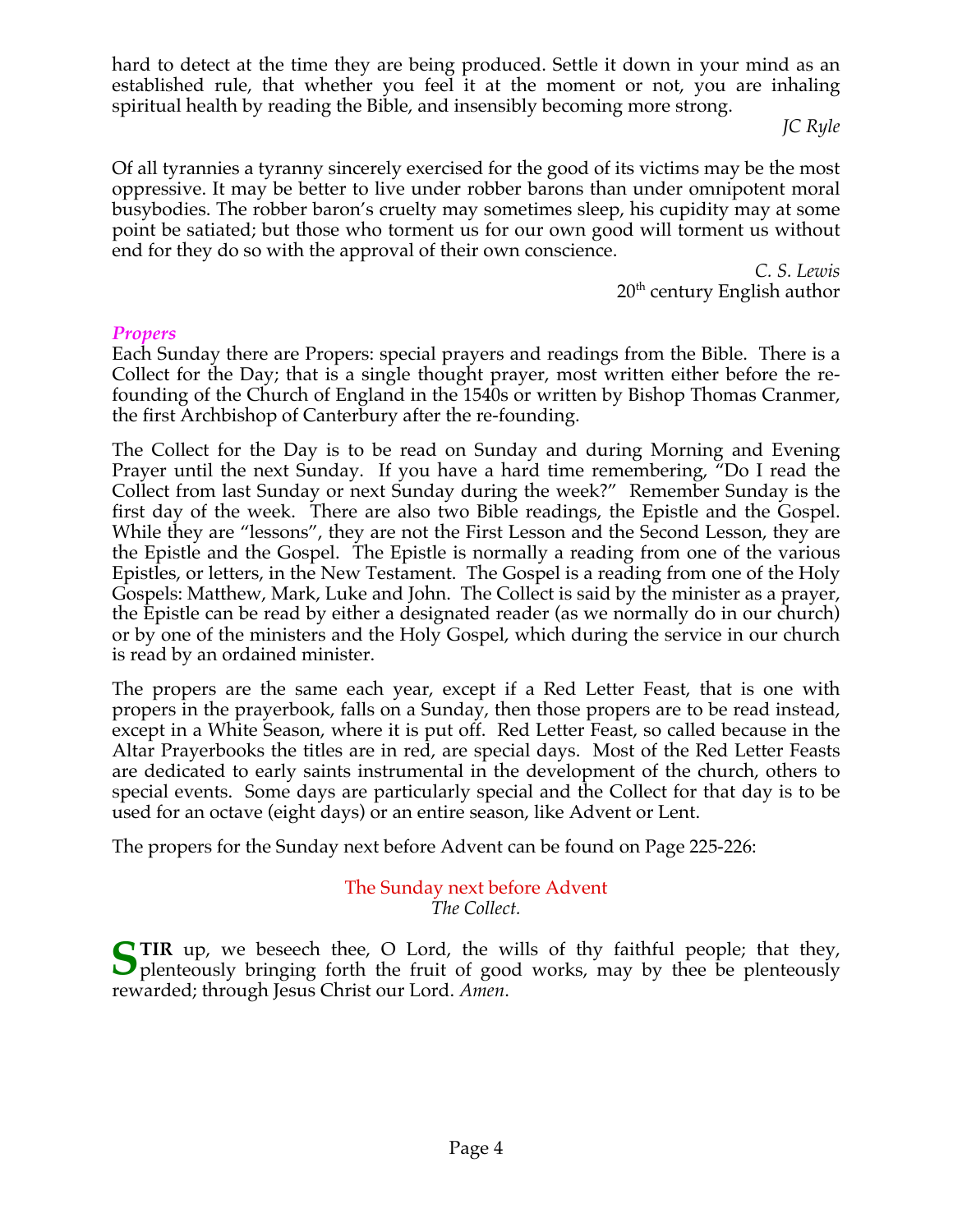Dru Arnold read the Epistle for today, which came from the Book of Jeremiah, the

Twenty-Third Chapter, beginning at the Fifth Verse. Foretelling the arrival of Jesus, Jeremiah prophesied, "I will raise unto David a righteous Branch, and a King shall reign and prosper, and shall execute judgment and justice in the earth. In his days Judah shall be saved, and Israel shall dwell safely: and this is his name whereby he shall be called, THE LORD OUR RIGHTEOUSNESS." He prophesied the New Covenant, moving reference of the Lord from Egypt to Israel and the return to one people of those driven out of their homeland across the world.

**EHOLD**, the days come, saith the LORD, that I will raise unto David a righteous Branch, and a **EHOLD**, the days come, saith<br>the LORD, that I will raise unto<br>David a righteous Branch, and a<br>King shall reign and prosper, and shall execute judgment and justice in the earth. In his days Judah shall be saved, and Israel shall dwell safely: and this is his name whereby he shall



be called, THE LORD OUR RIGHTEOUSNESS. Therefore, behold, the days come, saith the LORD, that they shall no more say, The LORD liveth, which brought up the children of Israel out of the land of Egypt; but, The LORD liveth, which brought up and which led the seed of the house of Israel out of the north country, and from all countries whither I had driven them; and they shall dwell in their own land.

Jack Arnold read the Holy Gospel for today which came from the Gospel according to

Saint John, the Sixth Chapter, beginning at the Fifth Verse. John relates one of the feeding the masses in the wilderness events. This forshadows the arrival of the Christ at Christmas coming to feed our spiritual needs in the wilderness of this world.

With five thousand men with them looking for food in the wilderness, "One of his disciples, Andrew, Simon Peter's brother, saith unto him, There is a lad here, which hath five barley loaves, and two small fishes: but what are they among so many? And Jesus said, Make the men sit down. Now there was much grass in the place. So the men sat down…" Reminding us that if the Son of God gave thanks to God for His food, so ought we, "Jesus took the loaves; and when he had given thanks, he distributed to the disciples, and the disciples to them that were set down; and likewise of



the fishes as much as they would. When they were filled, he said unto his disciples,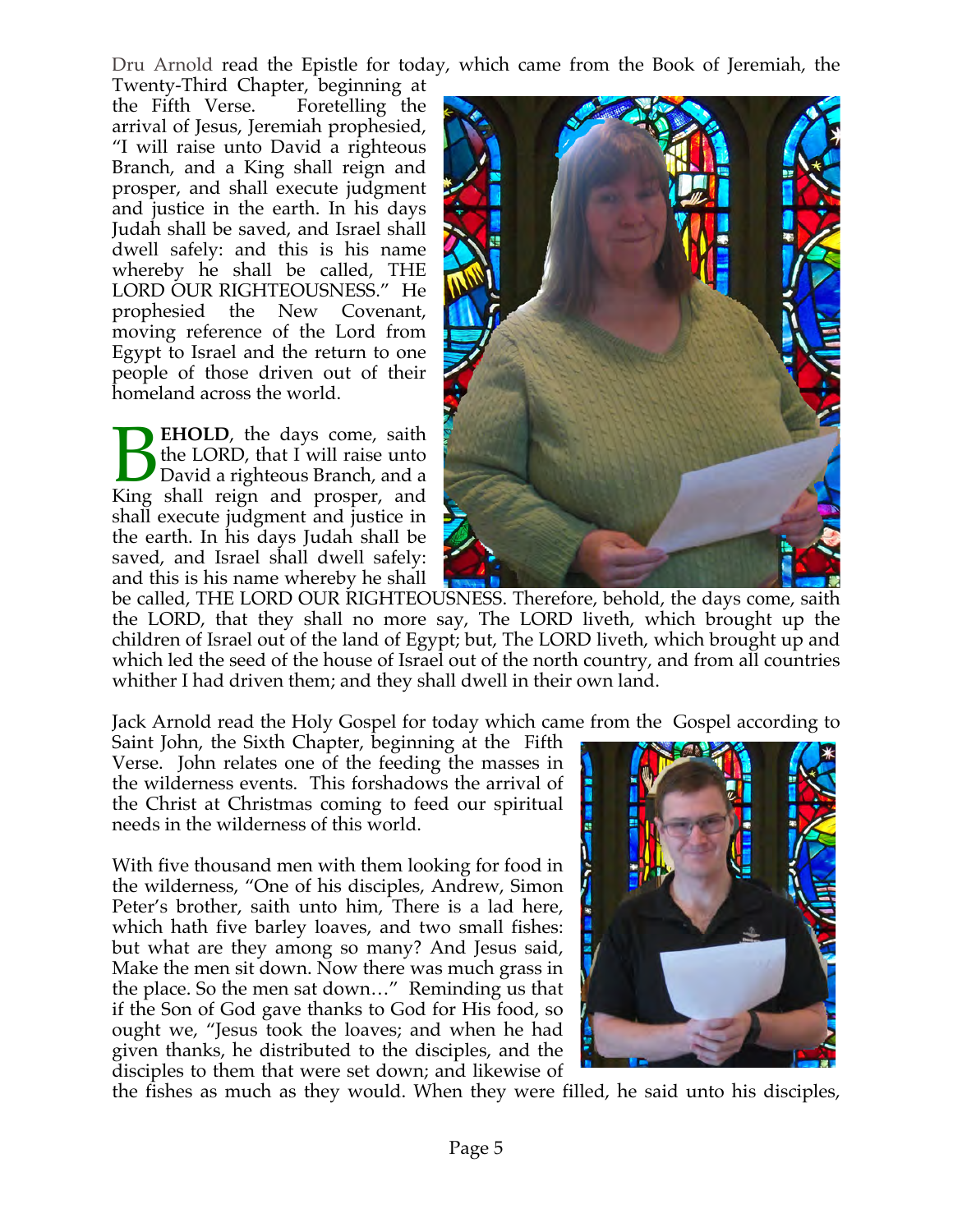Gather up the fragments that remain, that nothing be lost. Therefore they gathered them together, and filled twelve baskets with the fragments of the five barley loaves, which remained over and above unto them that had eaten. Then those men, when they had seen the miracle that Jesus did, said, 'This is of a truth that prophet that should come into the world.'"

Compare to saving our souls and feeding the inner hunger we have for God's love, feeding a mere 5,000 men is child's play, but then Jesus said we should accept God and His love through Him as the children do. So perhaps it really is child's play.

**HEN** Jesus then lifted up his eyes, and saw a great company come unto him, he saith unto Philip, Whence shall we buy bread, that these may eat? And this he said to prove him: for he himself knew what he would do. Philip answered Whendel up his eyes, and saw a great company come unto him, the saith unto Philip, Whence shall we buy bread, that these may eat? And this he said to prove him: for he himself knew what he would do. Philip answered him, Tw them may take a little. One of his disciples, Andrew, Simon Peter's brother, saith unto him, There is a lad here, which hath five barley loaves, and two small fishes: but what are they among so many? And Jesus said, Make the men sit down. Now there was much grass in the place. So the men sat down, in number about five thousand. And Jesus took the loaves; and when he had given thanks, he distributed to the disciples, and the disciples to them that were set down; and likewise of the fishes as much as they would. When they were filled, he said unto his disciples, Gather up the fragments that remain, that nothing be lost. Therefore they gathered them together, and filled twelve baskets with the fragments of the five barley loaves, which remained over and above unto them that had eaten. Then those men, when they had seen the miracle that Jesus did, said, This is of a truth that prophet that should come into the world.

### *Sermon – Reverend Jack Arnold - Time and Action*

Today's sermon brought the Collect, Epistle and Gospel together and is partly contained in the forewords above.

#### The Sunday next before Advent *The Collect.*

**TIR** up, we beseech thee, O Lord, the **S** $\bullet$  wills of thy faithful people; that they, plenteously bringing forth the fruit of good works, may by thee be plenteously rewarded; through Jesus Christ our Lord. *Amen*.

As is oft the case, today's propers are all tied together. As is usual, they call for action not just thoughts. In fact the collect is among the most direct, asking God to stir our hearts that we might ACT in a manner which will result in good things! Jeremiah prophesies the coming of Jesus out of the branch of David that He might unite God's people as one under a New Covenant. Christ is the key piece to the puzzle of the Old



Testament Prophecies. John tells us Jesus not only comes to fill our hunger, literal in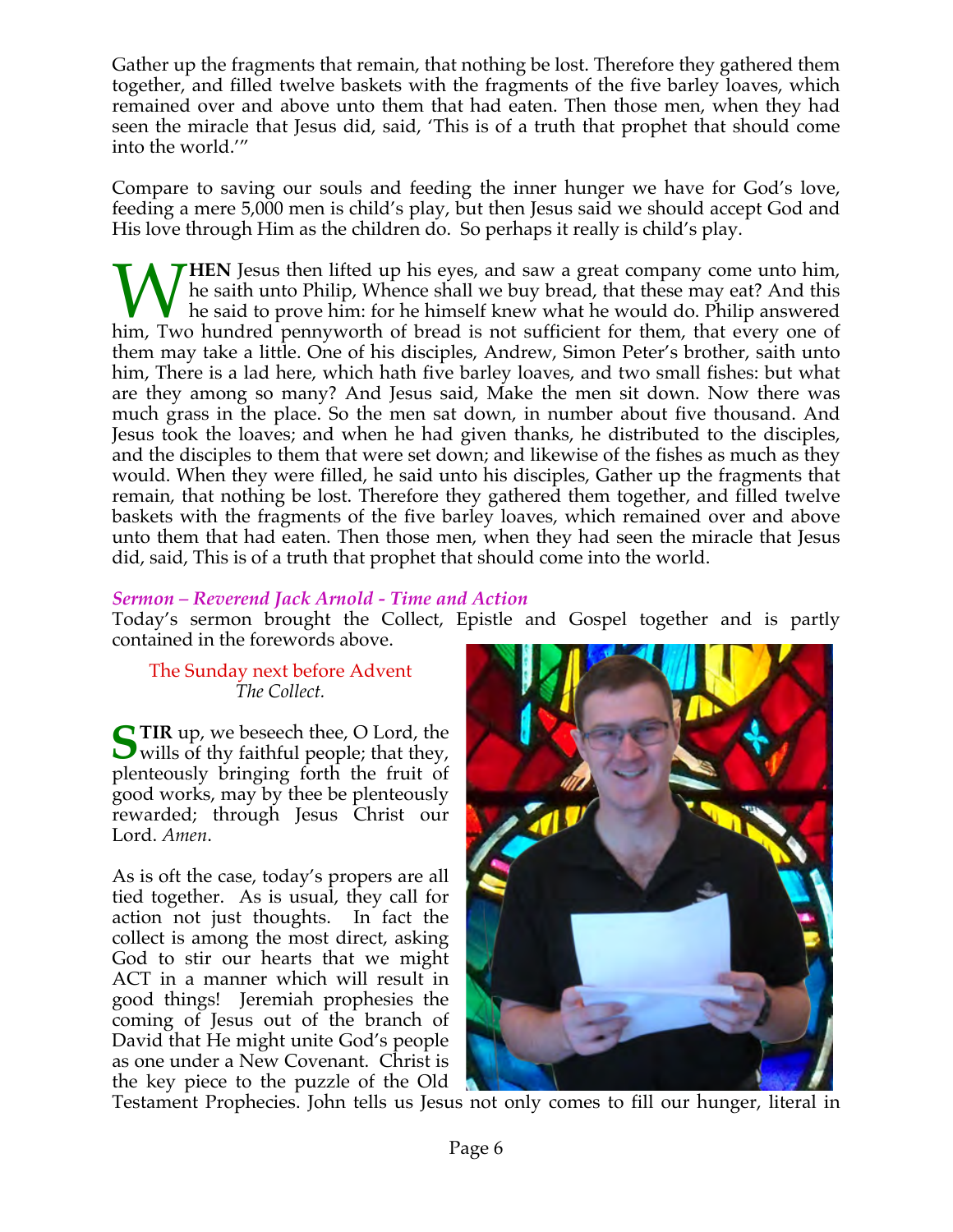that if we follow Him we will do much better here on earth than if we do not, and figurative only He can fill the hunger in our hearts for God. We are spiritually starving creatures that need His love, and that our spiritual hunger can only be sated by seeking His love, by acting upon His Words and filling our hearts with His Word, can we truly be satisfied.

We shall never be satisfied with the riches and the cares of this word, like junk food, but like food that is truly healthy for us, we will always be satisfied with His Word. If we keep on learning the Word and acting upon it everyday, something that everybody in some way needs to work on, not least myself, we will become more like Him and that is what He asks of us. He asks of us nothing special, but to do our very best and not just say it.

Interestingly, He tells the disciples to "Gather up the fragments that remain, that nothing be lost." It seems He is talking about the sheep that He tends to, He wishes to "gather up the fragments that remain", meaning the people that are apart from His flock, that "nothing be lost", meaning that their souls may not be lost for eternity. Think about that and take what it is offered before it is no longer on the menu! And be thankful for All His Blessings in our lives, for our friends and our family that He has placed in our lives.

We should be fortunate that we are in a spiritually rich group (The Anglican Orthodox Church) and are in communion with some very good men and women across the Earth in the AOC Worldwide Church, that hold true to the principles of Scripture. God has blessed us all by bringing us together. I am thankful for each and every person in the AOC Church and my family and friends. As we near Thanksgiving, we should be thankful most of all for God sending His Son to die for us, that we might have eternal life instead of eternal misery.

As they say, actions speak louder than words, but coupled with well meaning words and actions, we can do many marvelous things in the lives of people around us, through His Spirit and Word and we will help to fill people's spiritual hunger, through acting through His Word, in thought, word and deed.

Heaven is at the end of an uphill trail. The easy downhill trail does not lead to the summit.

The time is now, not tomorrow. The time has come, indeed. How will you ACT?

It is by our actions we are known.

# **Be of God - Live of God - Act of God**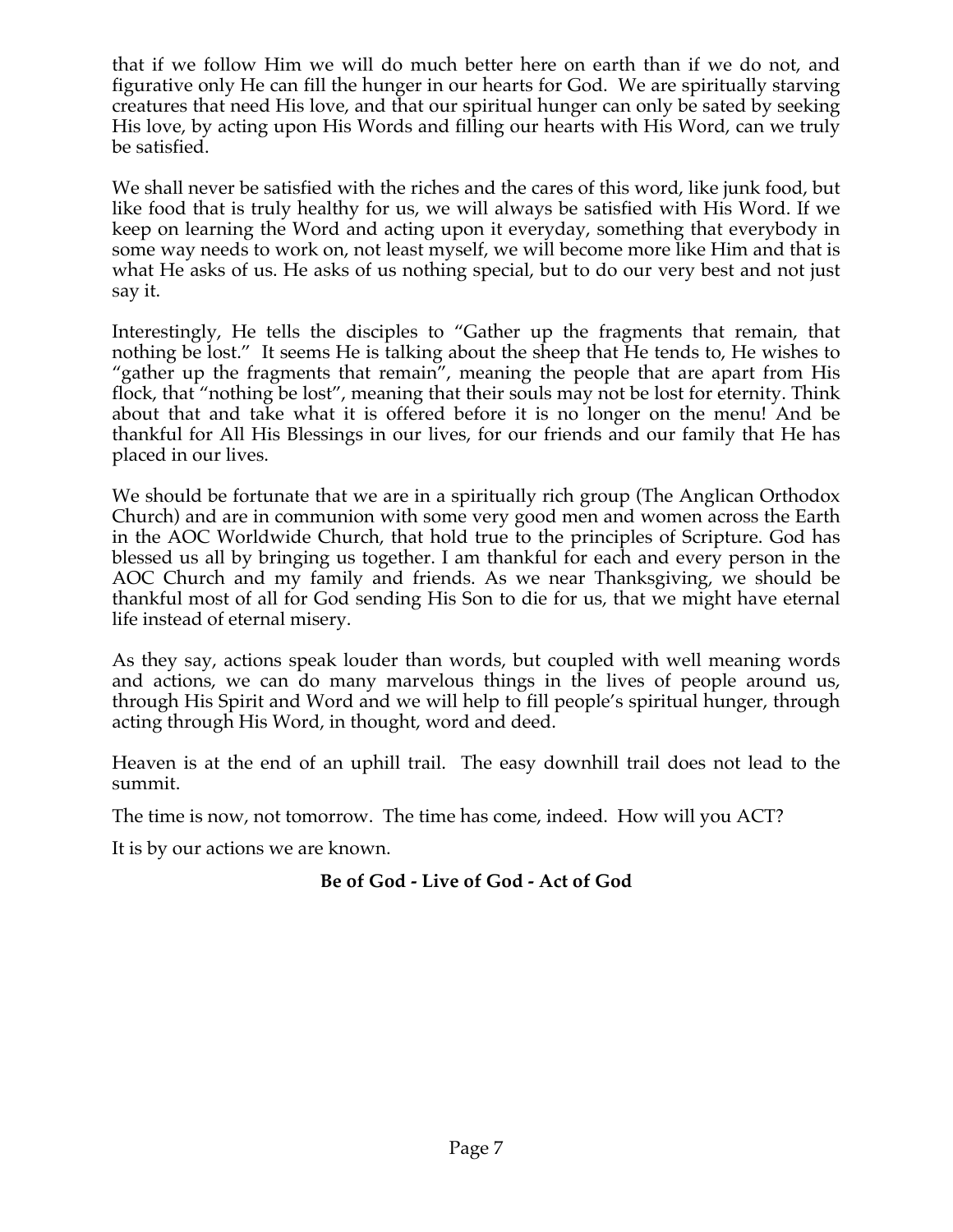# *Bishop Dennis Campbell's Sermon*

Bishop Dennis is a brilliant speaker. He is able to take biblical precepts and make them



perfectly understandable, even to me. Oft he provides the text of his sermons and I take the utmost pleasure in passing them on:

> **Christians and Ministry** Psalm 90, Ecclesiastes 12, Hebrews 13:1-21 Sunday next before Advent November 24, 2013

"I will build my Church, and the gates of hell shall not prevail against it" (Mt. 16:18). "Go ye therefore and

teach all nations, baptizing them in the name of the Father and of the Son, and of the Holy Ghost" (Mt. 28:19). "For by one Spirit are we all baptized into one body" (1 Cor. 12:13). "[T]he church, which is His body (Eph. 1:23). And he gave some, apostles; and some, prophets; and some, evangelists; and some, pastors and teachers… for the edifying of the body of Christ" (Eph. 4:11, 12).

The Church was God's idea. Not just the spiritual church, not just an intangible feeling of unity, not just believing the same things other Christians believe; but the visible tangible organisation with hymns and liturgy and clergy and creed. That Church was God's idea, established to be His unique people, to edify and bless His people, to continue in The Faith given by Christ to the Apostles and through the Apostles to the Church, and to proclaim that Faith to all people for as long as this earth shall last. We can easily discern several major ideas in the verses I just read. First, the Church belongs to Jesus. Second, He is its builder. Third it has an organised, identifiable membership. Fourth, it has an organized, identifiable ministry, clergy. Fifth, it has an organized and identifiable creed, a body of belief. Sixth, baptism, though it has many other meanings, is baptism into this organized visible Church.

I want to take make two of these ideas the subject of the sermon today. The ideas are, the Church's ministers, and the Church's members.

Let's talk about the ministers first. In one sense, every member is a minister. It is also true that God has ordained an official clergy for His Church. In times past the clergy included Apostles and prophets. The office of Apostle passed when the last Apostle, probably John, died in the early second century A.D. The office of prophet, a much different office from that imagined by most people today, passed when the New Testament was written. Apostles and prophets were extraordinary offices because they were temporary and limited to a very few men. The ordinary offices, those that remain in the Church until the Lord returns, are Deacons, Presbyters, and Bishops. Deacons assist in the worship and care of souls in the local congregation. The presbyter, sometimes called a priest, is the pastor of a local church. The Bishop ordains ministers and ensures that the clergy and churches in the diocese proclaim and live the Biblical Faith.

All of that is an introduction, because what I really want to talk about today is what every true minister wants for his congregation. If we look back to Hebrews 13:7,8, we see three important phrases. First, "who have spoken unto you the word of God." A true minister preaches the word. He preaches the Bible. He does not preach his own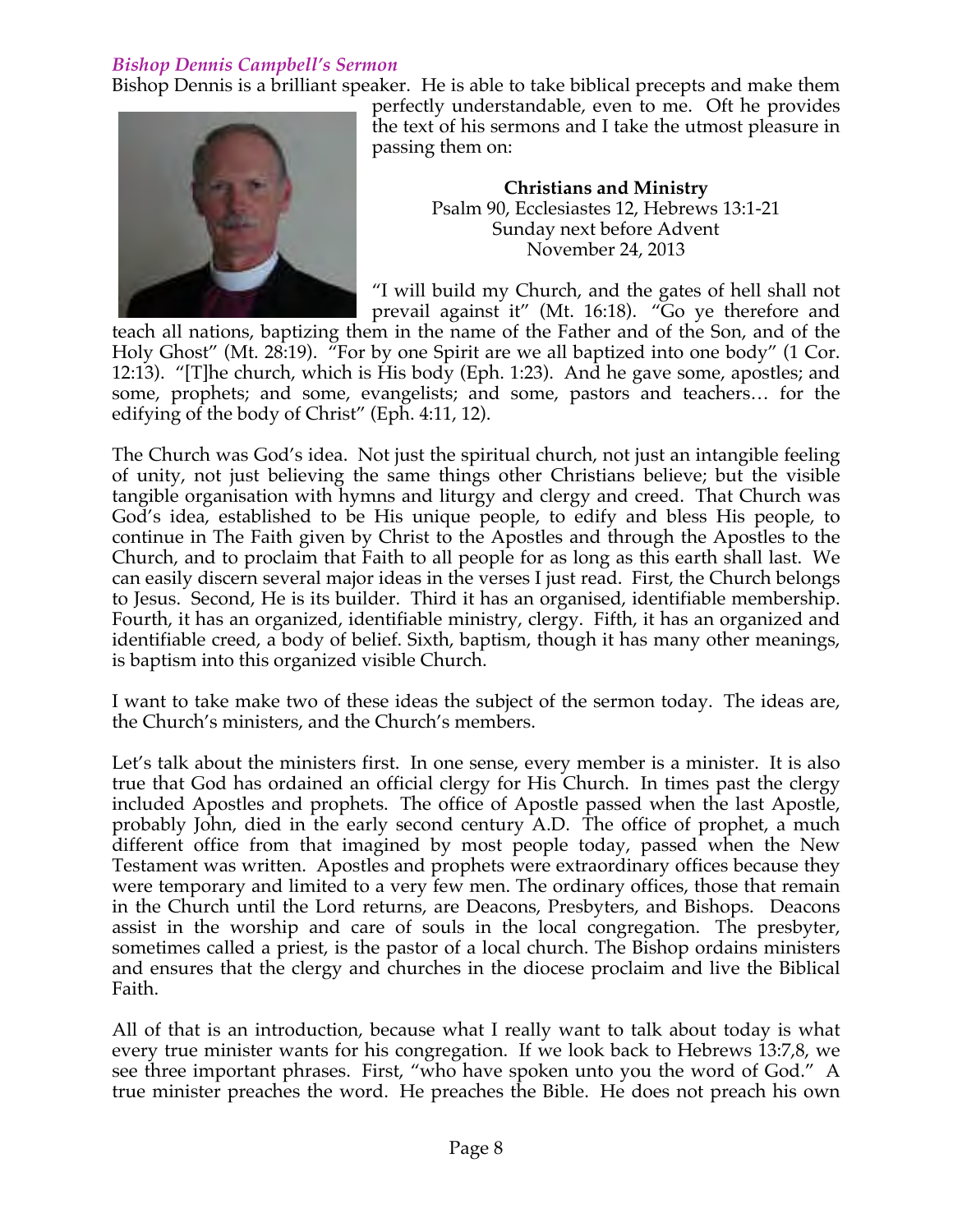ideas. He does not preach sentimental stories. He does not preach idle chatter. He does preach the Bible. His sermons will be true to the Bible. They will explain the Bible's meaning, and will show how it applies to life. His explanation of the Bible will be in conformity to the faith once delivered to the saints. If we look back through the history of the Church we will see that it has always followed a carefully preserved body of belief. It has a creed. Yes, there have been disagreements over some issues, but the true church has always clung to the faith. Likewise the true minister believes and teaches that faith.

The second phrase is, "whose faith follow." The true minister wants everyone in the congregation to follow the true faith. Please look at Hebrews 13:9. "Be not carried about with diverse and strange doctrines." Now picture a river, a swift, wild river. The river has strong currents, which can carry you away. They can harm you, they can even kill you. So anyone who goes onto the river has to be careful of the currents. Diverse and strange doctrines are teachings that are alien to The Faith, and they are like those river currents. People get caught in them and get carried away from the true faith. Watch out for the currents. Be not carried away by them. I say again there is a body of belief, a body of doctrine that has been preserved and handed down through the Church from the beginning. It was given to the Apostles by Christ. It consists of all He taught and did and commands. The Apostles preached it to the world and preserved it in the New Testament Scriptures. The Church has believed and preserved it for us today. Follow that faith.

The third phrase is, "considering the end of their conversation." The end and goal of a true minister's conversation is "Jesus Christ the same yesterday, and today, and forever" (Heb. 13:8). He wants you to know Jesus Christ. He wants you to know the forgiveness of sins. He wants you to know the peace that passes all understanding. He wants you to have a home in that House of many Mansions. He wants you to have peace with God.

You noticed that Hebrew 13:7 opens with, "Remember them which have the rule over you." Who are "them which have the rule over you"? They are those who have "spoken unto you the word of God." Hebrews 13:17 elaborates on this saying, "Obey them that have the rule over you" and identifies them as those who "watch for your souls" No true minister wants to be your lord and master, and that is not what the Bible is teaching here. The Bible is teaching us to develop a cooperative and respectful spirit toward His ministers. We should always address them in respectful tones, just as we should always address one another in respectful tones. Our respect for each other should be evident in our voices and actions. God has charged His ministers with preaching the Gospel and caring for our souls, and we should honour them and follow them, unless we have good evidence they are teaching and asking us to go against Scripture. I think the meaning of all that I have been trying to say here is well summarized in Paul's words to the Corinthians, "Be ye followers of me, even as I also am of Christ." He says something similar in 1 Thessalonians 1:6, "Ye became followers of us, and of the Lord." A true minister directs you to Christ and says, "I am going with Him, come with me."

Let us now turn to the members of the Church. It is clear that true Christians will attempt to follow a true minister, attend a true Church, and believe the true faith. That's not all. If you look at Hebrews 13:21 you read Paul's prayer for his fellow Jewish believers, asking God to make them "perfect in every good work to do His will. The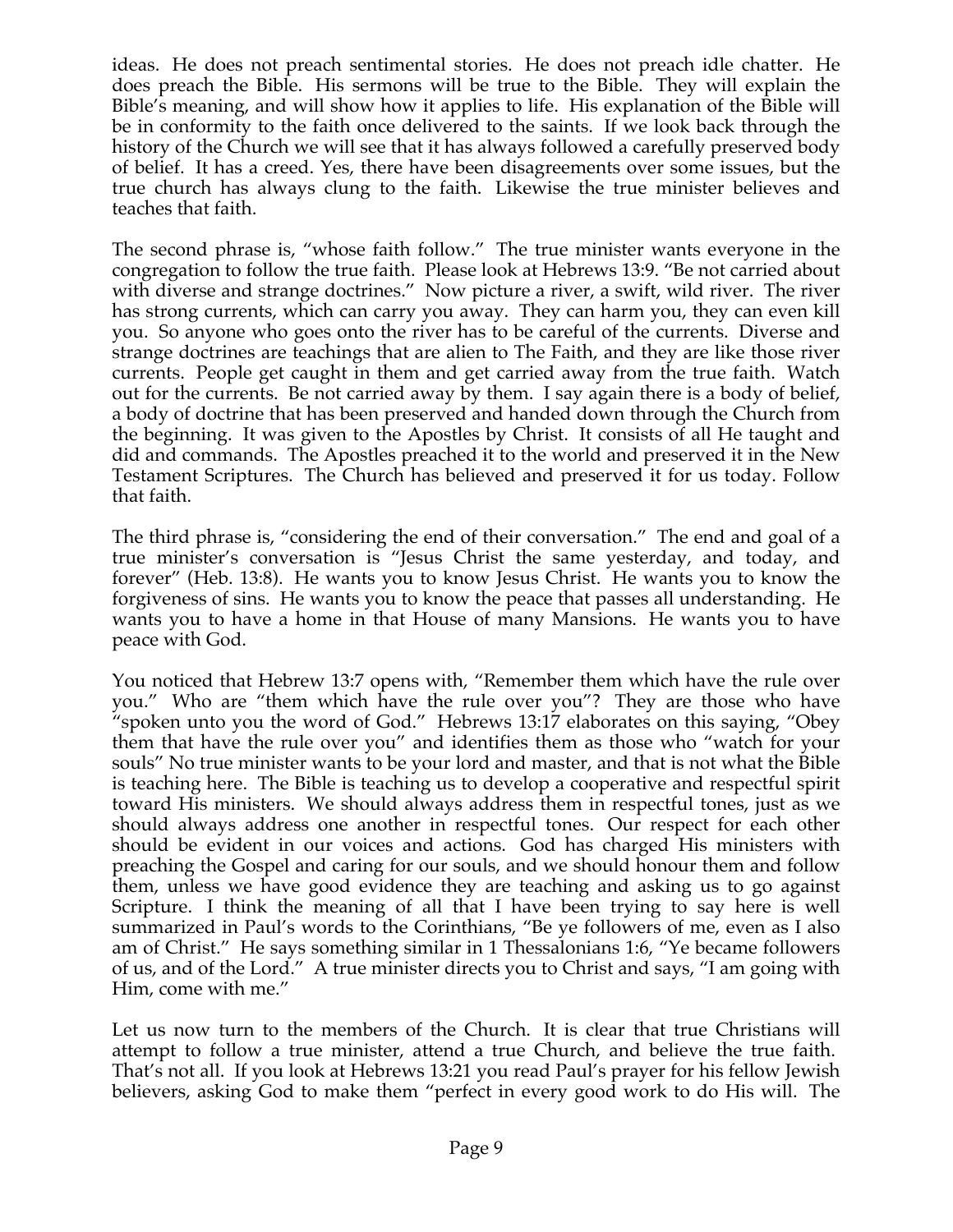word, "perfect" means to have a sanctified mind, a mind turned toward God. The result of having such a mind is to do the will of God. That's the point I want to make. The true Christian wants to do the will of God. He does not live in resentment against God. He does not live in rebellion against God. He does not consider the commandments of God as intrusions on his fun. He knows the will of God is good, and he seeks to do it.

Second, the true Christian wants to be "well-pleasing" to God. In one sense the only way to be well pleasing is to have our displeasingness covered by Christ's atoning sacrifice and transformed by the Holy Spirit. But Paul is talking about our will, our goal, our desire, and the actions that come out of them. He is talking about what happens in our lives when we have that sanctified mind I just spoke about. Our actions and our attitudes and our values and our words and the way we treat others are changed. They go from being displeasing, to being well pleasing to God. True Christians want to be well pleasing to God.

Finally, true Christians "suffer the word of exhortation." I know some of you think you have suffered this word of exhortation long enough, but be patient for a few more minutes, please. Paul is talking about receiving the faith. He is talking about being patient to receive Biblical preaching without needing to have your ears tickled with fluff. The Bible tells us to eat spiritual meat, but most people want sugar. Eat the meat. Listen to Biblical preaching. Tune your mind to hear it. Train your mind to listen to it. "Suffer the word of exhortation."

Obviously, not all who call themselves ministers are true ministers. Likewise, not all who call themselves Christians are true Christians. Let that not be so of us. I resolve this day to be a true minister. And, if I go the way of the Lord, come with me.

-- +Dennis Campbell

Bishop, Anglican Orthodox Church Diocese of Virginia Rector, Holy Trinity Anglican Orthodox Church Powhatan, Virginia www.HolyTrinityAnglicanOrthodoxChurch.org www.lifeinthescriptures.blogspot.com

# *Rev Bryan Dabney of Saint John's Sunday Sermon*

We are fortunate to have Bryan's Sunday Sermon. If you want people to come to The Truth, you have to speak the truth, expouse the truth and live the truth. This is really a good piece and I commend it to your careful reading.

# **Sunday next before Advent**

In his first epistle to the Corinthians (11:17-29), St. Paul discussed a major deficiency in that church regarding the sacrament of the

Lord's Supper. He noted with disapproval that there were divisions or schisms which had created a good deal of disharmony amongst the membership. The body of Christ must have unity of purpose, mind and spirit; but such cannot be made manifest if the members of the church cannot agree on what is and what is not acceptable conduct for worship. Quarreling does not engender godly love and those who are filled with the excesses of this world will poison the atmosphere of any church of which they are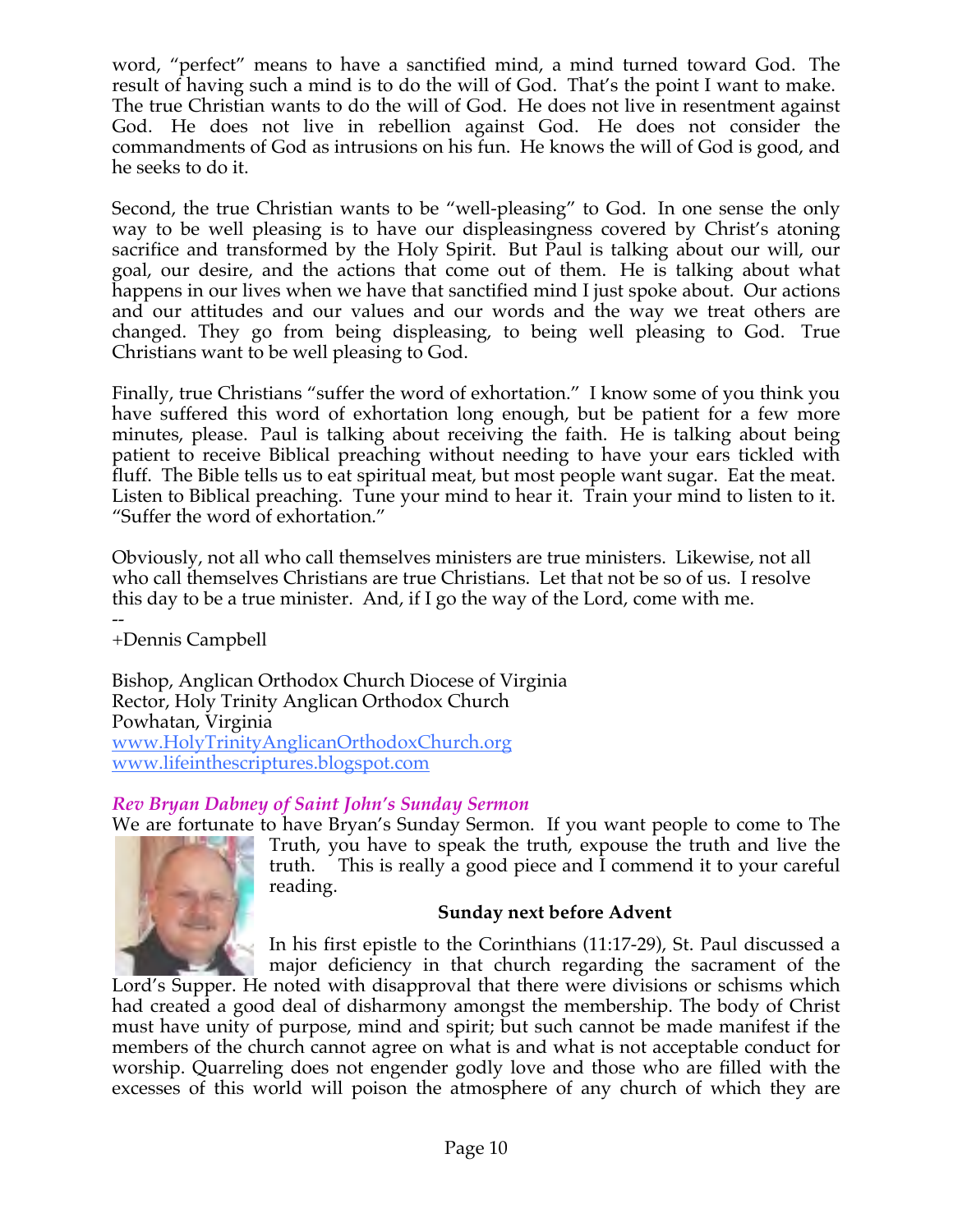members through their resistance to the truth and their insidious advancement of heretical notions. You cannot achieve unity in the Spirit through division and that is why the apostles counseled the faithful to be of one mind (Romans 12:16; 15:6; I Corinthians 1:10; II Corinthians 13:11; Philippians 1:27; I St. Peter 3:8).

St. Paul had labored to strengthen the body of Christ and to that end, his epistles contain the very mechanics of our faith and practice. From his epistles, we understand that Christian churches are supposed to be conduits for the offering of the good news of Jesus Christ to the world by means of a doctrinally sound episcopate as well as a biblically informed laity. God's expectation has been from the beginning that every true Christian body is supposed to be populated by regenerated souls who have been born again of the Holy Ghost. Said churches are also supposed to be places where the pure word of God is preached, taught and lived, where God's ordinances are properly observed, and where worship is done in reverence and good order in all holiness.

Sadly, much of modern Christendom is in need of a refresher course concerning the content and meaning of St. Paul's epistles because they have deviated mightily from the truths he proclaimed. If we know anything about God, we know that he hates sin; and anything that he despises ought to be avoided at all costs. Unfortunately, much of modern Christendom possesses a noticeably different understanding of God's word written. And on account of such, these errant churches stand in mortal danger of having their candles snuffed out (Revelation 2:5). The Bible tells us that from the church's inception, Satan has worked to foster within it all manner of false doctrine, heresy and schism for the purpose of dividing and perplexing its members with the end result being the overthrow their faith. The epitaph of Christopher Wren reads, "If you seek his monument, look around" and is a fitting tribute to a man who did much to beautify the city of London. In an inverse fashion, Lucifer has a large number of monuments to his efforts only they are not marvels of construction but of destruction. He has wrecked a host of churches, doing his best work from within rather than from without. Nowhere is this more apparent than his deception with regard to the sacraments, particularly the ordinance of the Lord's Supper.

In our world today, a sizeable number of Christians are unfamiliar with the word sacrament largely because of changes in denominational linguistics since the Protestant Reformation. For all intents and purposes, a sacrament is best defined as an outward and visible sign of an inward and spiritual grace. We Anglican Orthodox Christians recognize two: baptism and the Lord's Supper because they were blessed by our Lord's participation and they are to be observed per his commands to us— the former in the Great Commission and the latter at his celebration of the Last Supper prior to his arrest and crucifixion. Sacraments are signs because those who participate in them are affirming their commitment to our Lord Jesus Christ.

In the service of the Lord's Supper, or Holy Communion, we hear the following words of institution given us by our Lord: do this in remembrance of me. We also hear the words, this is my body and this is my blood. Satanic influence has led some to believe that these words of institution affirm the false doctrine of transubstantiation, or, that the elements of communion once blessed, become the actual physical representations of our Lord. Admittedly, without a proper bible understanding of this sacrament, one could miss its true meaning.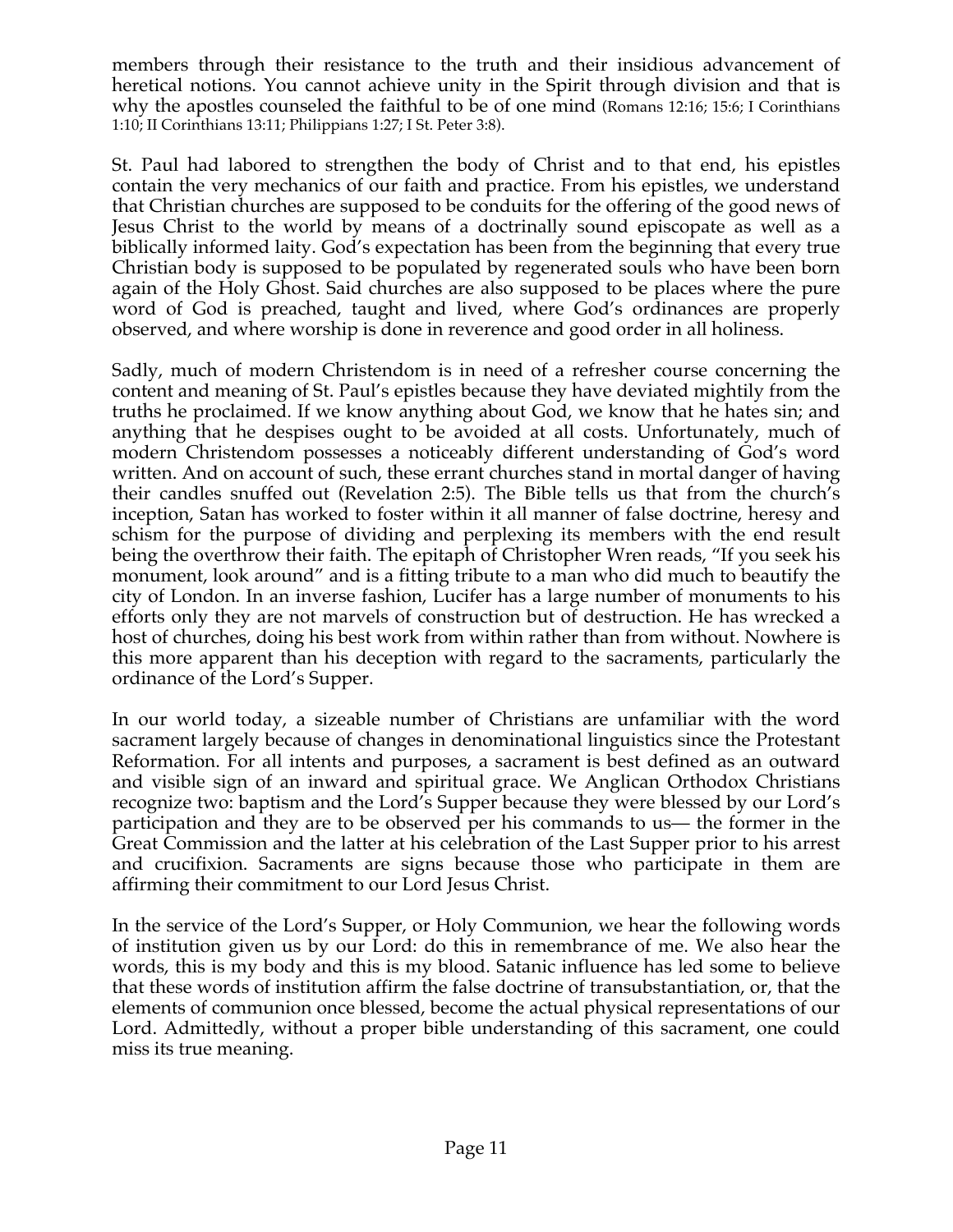J. C. Ryle once observed that, "The conduct of the disciples at the Lord's Supper forbids us to believe that the bread they received was Christ's body and the wine Christ's blood. They were all Jews taught from their infancy that it was sinful to eat flesh with the blood (Deut. 12:23-25). Yet they were not startled by our Lord's words as if they perceived a change in the bread and wine. Our own senses forbid us to believe that there is any change in the bread and the wine. Our own taste tells us that they are really and literally what they appear to be. Things above our reason the Bible requires us to believe, but not what contradicts our senses. Our Lord's true human nature forbids us to believe that his body can be in more than one place at one time. If our Lord's body could sit at table and at the same time be eaten by the disciples it is perfectly clear that it is not a human body like our own. But this we must not allow for one moment. It is the glory of Christianity that our Redeemer is perfect man as well as perfect God. The language in which our Lord spoke made it quite unnecessary to interpret his words literally. The Bible is full of similar expressions. Our Lord spoke of himself as a door and a vine so we know that he used emblems and figures to describe himself. There is therefore no inconsistency in his using figurative language in instituting the Supper."

What Bishop Ryle has written about the sacrament of the Lord's Supper is based not on a pronouncement of some earthly body or council, but upon the very words of God. We cannot escape the fact that in our eating of the bread and drinking of the cup we are memorializing his death and sacrifice— remembering his passion and giving thanks for his free gift of grace to us. But there is more. When we hear the words of the Invocation (page 81 of the BCP), that we "be filled with thy grace and heavenly benediction, and made one body with him, that he may dwell in us and we in him," we have a clearer understanding of this sacrament: that we are joined with him via the Holy Ghost who resides within every born-again believer. And so, in our partaking of the communion elements, we are affirming the very presence of our Saviour within us. Holy Communion then is more than just a memorial feast, it is a spiritual linking of ourselves to Jesus Christ.

St. Paul warned the Corinthian church not to take lightly their participation in the Holy Communion when he penned the following admonition, For as often as ye eat this bread, and drink this cup, ye do shew the Lord's death till he come. Wherefore whosoever shall eat this bread, and drink this cup of the Lord, unworthily, shall be guilty of the body and blood of the Lord (I Corinthians 11:26- 27).

Still, many Christians will partake of the Holy Communion and never give a moment's thought to their true spiritual standing with the Lord. They will not make any serious attempt at self-examination prior to partaking of the communion elements; and upon their leaving the church, they will continue to live as they did prior to stepping through the church door. To put it another way, they will show up at church, say the prayers in the bulletin, or in the prayer book, or on the screen, hear the word spoken, partake of the communion and walk away unchanged. Hell contains a host of those who knew about Jesus Christ but never knew him as their Saviour; who attended a church body but never became part of his body; who did some good works in the name of our Lord, but never accepted the atoning work he did for them; who heard from various sources the word of God, but never took his word to heart; who sought to placate God with their bodily attendance at weekly worship, but never sought to please God by being obedient to his word and commandment; who lived lives attuned to the spirit of this world, rather than having lived as a people born again of his most holy Spirit. My how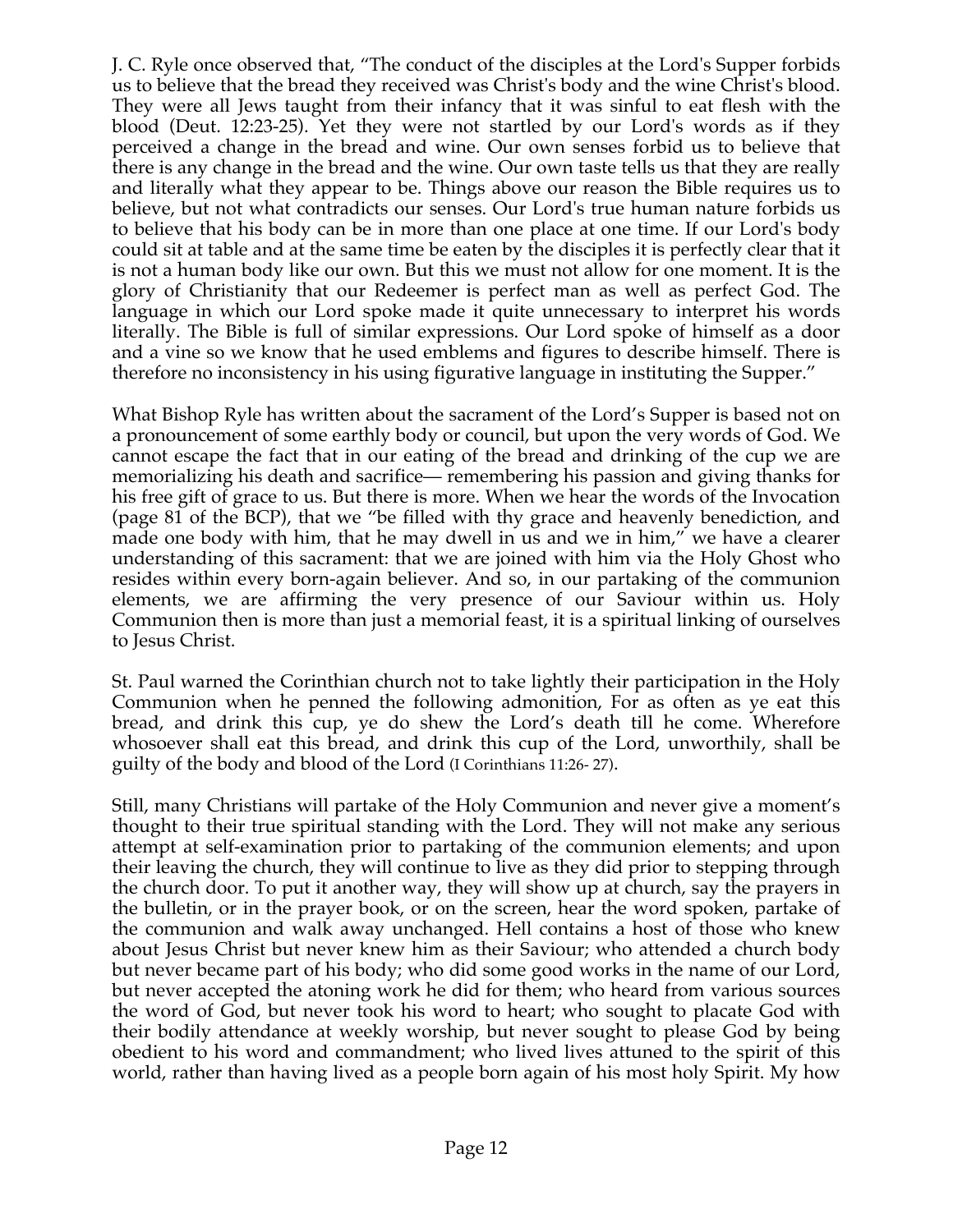the devil smiles when such persons attend church. He knows their end, but sadly, they do not as they seem to care not one wit concerning what awaits them in the next world. Many will say on that fateful day of Judgment, "Did we not participate in the Lord's supper? Were we not baptized in the church? Did we not do this or that good deed in thy name? The true believer in Jesus Christ knows that partaking of the sacrament of the Lord's Supper is not something that is trivial or merely for show. It is not something "to-do" on Sunday and then forget about until the next time. It is not a work that saves, but a work that reveals that one is saved.

Consider again the words of the apostle on this subject: Wherefore whosoever shall eat this bread, and drink this cup of the Lord, unworthily, shall be guilty of the body and blood of the Lord. To partake of this sacrament in an unworthy manner will bring God's judgment as witnessed by the apostle's admonition: But let a man examine himself, and so let him eat of that bread, and drink of that cup. For he that eateth and drinketh unworthily, eateth and drinketh damnation to himself, not discerning the Lord's body. For this cause many are weak and sickly among you, and many sleep. For if we would judge ourselves, we should not be judged (I Corinthians 11:28-31). Clearly, God will judge us if we will judge not ourselves, and the consequences of such judgment might be dire. Nothing brings an errant soul quicker to God than illness and the thought of impending death. God desires his own to come to him and be made whole via confession. If a person is outside of his hedge of protection, the devil will come and work his will upon such person. All too often, it only when a wayward Christian is beset with troubles that he or she will likely come to God. The apostle's admonition was meant to encourage Christians to do those things which are pleasing to God rather than the opposite. I was told in my youth that "a word to the wise is sufficient" and such was the intention of the apostle for each member of the body of Christ.

To recap, the sacrament of the Lord's supper is not to be taken without self- judgment, followed by confession of what we have found amiss in our lives as per the commandments and ordinances for holy living as set forth within the pages of Scripture. Then and only then can we truly partake of the communion elements in a manner acceptable to God. And after we have received the elements, we are to praise and thank our Lord for his sacrificial act on our behalf. Only then are we ready to receive God's peace and blessing which every born-again believer needs in his or her daily life. God's peace and blessing will come if we believe on Jesus Christ as the only begotten Son of God, and if as part of our belief, we are obedient to his word written. Therefore, come forth and receive the elements of the Supper of the Lord, but remember to give God due consideration in this very sacred time and avoid the satanic insincerity of mind and heart that might make any partaking of this sacrament a detriment to you.

Let us pray,

**ATHER**, we come before thy throne beseeching thee to grant us true repentance and **FATHER**, we come before thy throne beseeching thee to grant us true repentance and amendment of life so that we might do all such things as thou has purposed for us to the literature of the literature of the literature of do in thy service; for this we ask in the name of him who was, and is, and ever shall be our Lord and Saviour, even Jesus Christ. Amen.

Have a blessed week, Bryan+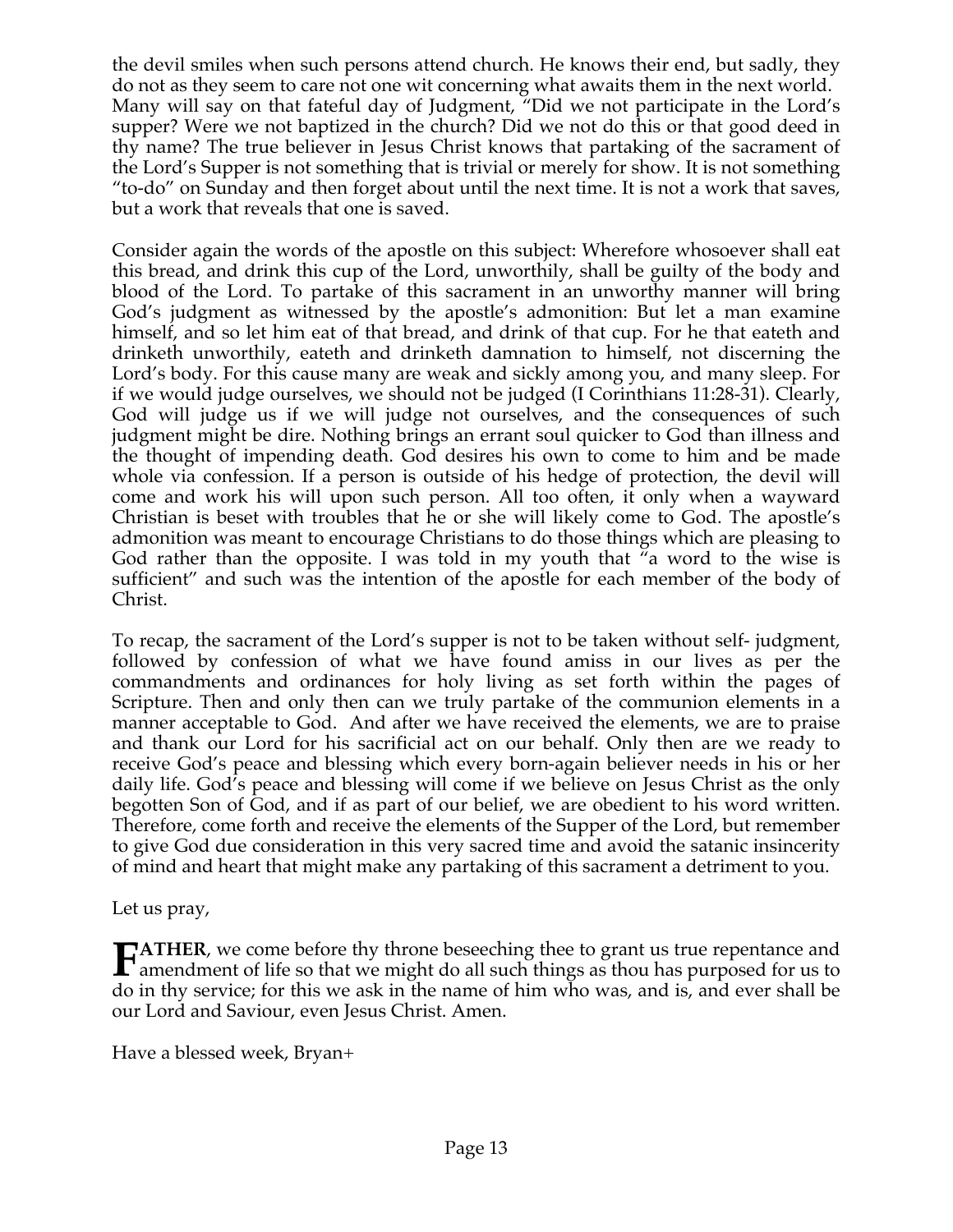# *After Church Hospitality*

Sadly, no after church snacks. The same story every week, is it not? The fact is that we are supposed to be on a low carb diet and there really aren't any low carb snacks that appeal to us. So, with no fatted dog nut in sight, we were out of luck! Please someone, between now and next Sunday invent some no-carb dog nuts.

After church goodies providers as currently signed up:

| Date             | Name                                                        |
|------------------|-------------------------------------------------------------|
| 1 December 2013  | <b>Opportunity Available - First Sunday in Advent</b>       |
| 8 December 2013  | <b>Opportunity Available - Second Sunday in Advent</b>      |
| 15 December 2013 | <b>Opportunity Available - Third Sunday in Advent</b>       |
| 22 December 2013 | <b>Opportunity Available - Fourth Sunday in Advent</b>      |
| 29 December 2013 | <b>Opportunity Available - First Sunday after Christmas</b> |

#### *People in our Prayers* - http://faithfulcenturionprayerteam.blogspot.com/ **Why? Prayer is an extremely important activity.**

It is not that God knows not our needs, for He surely does. Yet, Jesus commanded us to ask God for those same needs. In addition to the obvious of asking God for help, offering thanksgiving and the like, prayer helps us focus our thoughts on how we might do God's work.

The Prayer Team of the Church of the Faithful Centurion was established to help our members and fellow Christians pray for those in need and to give thanks as well for the blessings we have been granted.

#### **Who can be on the list? Do I have to be a member of the Church of the Faithful Centurion to be prayed for?**

No! The only qualification to be on the list is that you want our prayer team to pray for you. We are Christians and are happy to pray for you, no matter who you are. If you want help from God, you are our kind of people.

#### **What is the commitment from the prayer team?**

Each member of the team will pray for the desired outcome at last once per day.

#### **How do I get myself or someone else on the prayer list?**

You can email one of the prayer team leaders: Jack - jack@faithfulcenturion.org or Dru dru@ faithfulcenturion.org, or call the church office at (619) 659-3608 or fill out a prayer card at church.

#### **What should I ask for?**

Depends on what you want. Some people merely want God to be asked to heal their ills and be mentioned by their first name, others want a specific outcome and / or have more of their personal information known to the team. Ask for what you want. It is your desire and need for prayer the team is attempting to meet. For typical examples, see the list below.

#### **Updating the Team**

If you are on our prayer list, or if you have submitted a person that you have asked us to pray for, please update one of the team members or Hap in person, by telephone or email. It helps to be able to pray specifically for these individuals including their specific needs; plus if they get better, it is nice to give thanks!

Please note that on the yellow (maybe green or orange if you get an old one) cards at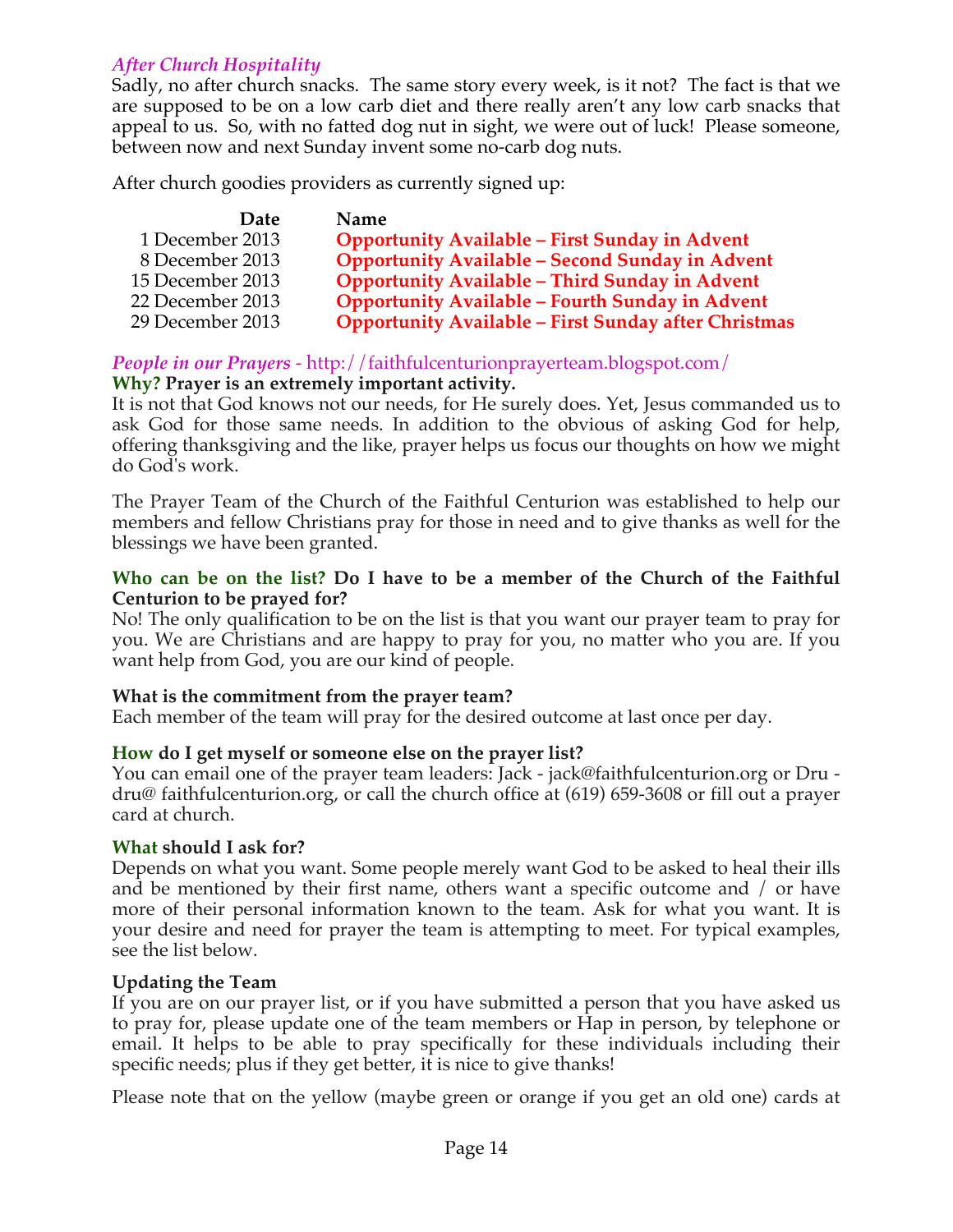church, you can ask that those to be prayed for have their names disseminated to the prayer team. Those names will be said in church and appear here. Or, you can ask that their names and purpose be kept confidential, then only Hap will know to pray for them.

#### *Prayer List Notice – If you have someone on the prayer list and their needs have changed, please let us know. We'd like to update our prayers to reflect the need and most important to give thanks!*

#### *Marriage*

*Brian and Mel Smith* were married on 25 August 2013. Please pray that they might be brought together as one in God that their marriage might prosper.

# *Travel*

*Bishop Jerry* is on travel to England.

*David and Tessie Geraldson* are on travel to the Philippines as he went to help his wife and family after the typhoon.

*Mark Wilson* is on travel this week to and from his mother's funeral.

# *Birthday*

*Jack Arnold* celebrated his 21<sup>st</sup> birthday on 26 October 2013. Betty Hoffman celebrated her 80<sup>th</sup> Birthday on 18 October 2013.

### *Anniversary*

*Doug and Veronica Lambert celebrated their* 7<sup>th</sup> Anniversary on 22 September 2013.

### *Loss of Home*

*Sarah* who lost her home and all the contents when her house caught fire and burned to the ground near the end of January 2013. Her beloved dog was taken in the fire. Please pray for Sarah as she has many decisions at this time and help her to know Jesus will be with her to help to make the "crooked road straight."

#### *Move*

- *Ryan Hopkins* has moved to Dillsburg, Pennsylvania, to study Dressage Riding through June 2015. Please pray for God's guidance in his life as he works and studies. Help him to see where God would like him to go from here and how he should get there.
- *The Thomas Family* is now in Okinawa for a second short tour. Please pray for this new assignment to go well for Kurt and for Mary and the kids to make new friends. In particular pray that Kristyna and Mitchell will develop good friends and schoolmates there so as to further their development as both Christians and citizens. Give thanks the safe move and ask for continued good developments.

#### *Departed*

*Esther Catherine Glah Wilson Whiddett*, the only daughter and last surviving child of Esther and Harry Glah passed away 5 November 2013, at 21:27 while resting peacefully. Please give thanks for a peaceful transition from this world to home, for trust in the Lord, a vision of things to come, as well as peace of mind for Esther and her family, in particular her son Mark and siblings Jolene, Ruthie, Connie and Joe. Please pray for his family and friends who remain behind.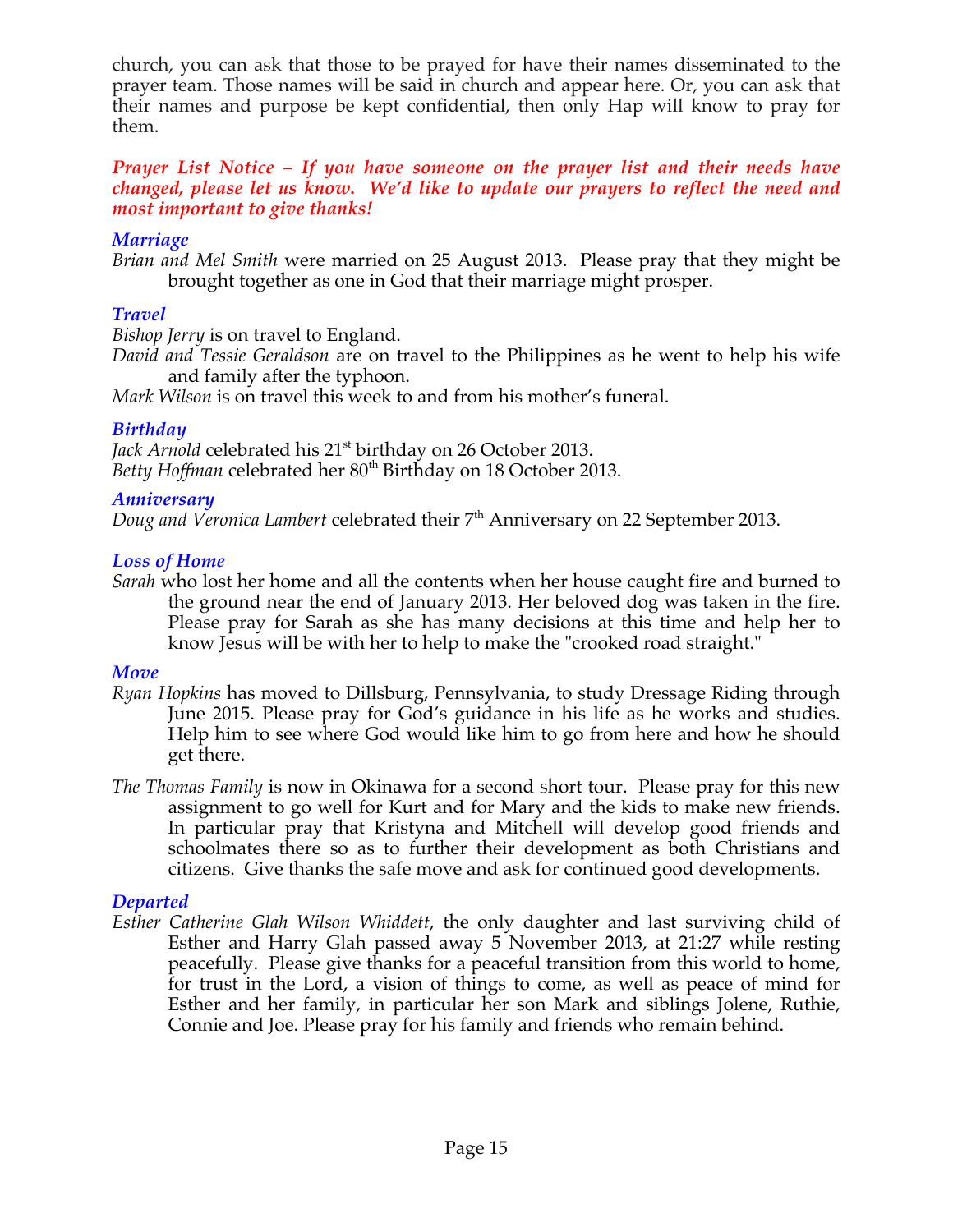*Ken "Grasshopper" Jennings* passed away in his sleep the morning of 2 November 2013.

- He leaves behind his wonderful wife Terri, son Trevor and daughters Tessa and Tawnya. Ken was Hap's primary WSO for the ten years they flew F-4s together at the 196<sup>th</sup> Tactical Fighter Squadron at March Field, California. Ken was a wonderful husband and father. Please pray for his family and friends who remain behind.
- *Ronnie* had a massive heart attack on 17 October 2013 and is now at home with his Lord. Please pray for his wife Suzanne and all his family as they adjust to the temporary separation.

### *Nearing the end of their time here on earth*

*Colonel Drue McMillan* is nearing the end of his time here on earth. Please pray for a peaceful

transition from this world to home, for trust in the Lord, a vision of things to come, as well as peace of mind for Drue and his family, in particular his son David.

- *Saundra* is in ICU with congestive heart failure after a heart operation. She is aged and frail. Saundra is near the end of her time here on earth. Please pray for comfort, understanding, strength and guidance for Saundra and her family who will of necessity remain behind. Pray for the love of God to stay foremost in their hearts.
- *Polly* is in hospice care with dementia and spinal stenosis. Please pray for her as she prepares to go home to be with her family who have gone before her. Pray for the faith of her family to build and the transition to be good.

#### *Homebound or Infirm*

- *Marian* has moved to a nursing home in Fresno where her niece Cathy can keep an eye on her and visit more often. She is weak and tires easily. Marian seems to not be interested in this world. Cathy would like her to stay with us and enjoy here time here on earth. Pray that the Holy Ghost might be able to enter into Marian's heart and bring light to her; pray also she might gain strength. Pray that Cathy might be given inspiration on how to help and the strength to do so.
- *Joan* has had serious medical problems that have kept her confined. On 26 September 2013, she took a fall and fall and after test and time in the hospital she does not have any broken bones. Please pray that in the weeks ahead her health will remain stable
- *Lou* has aspiration pneumonia. Please pray for the infection to be knocked down and for her continued recovery.
- *Frank* has been coping with various ailments from older age. He is in his 90s and it has been a difficult year. Pray he will find comfort in God, that those who provide care to him will pay attention to him, do their best and give him the love we all desire. Pray that the coming year will provide relief to him.

*Norma, Sara's mother* is in a state of deteriorating health, both physically and mentally,

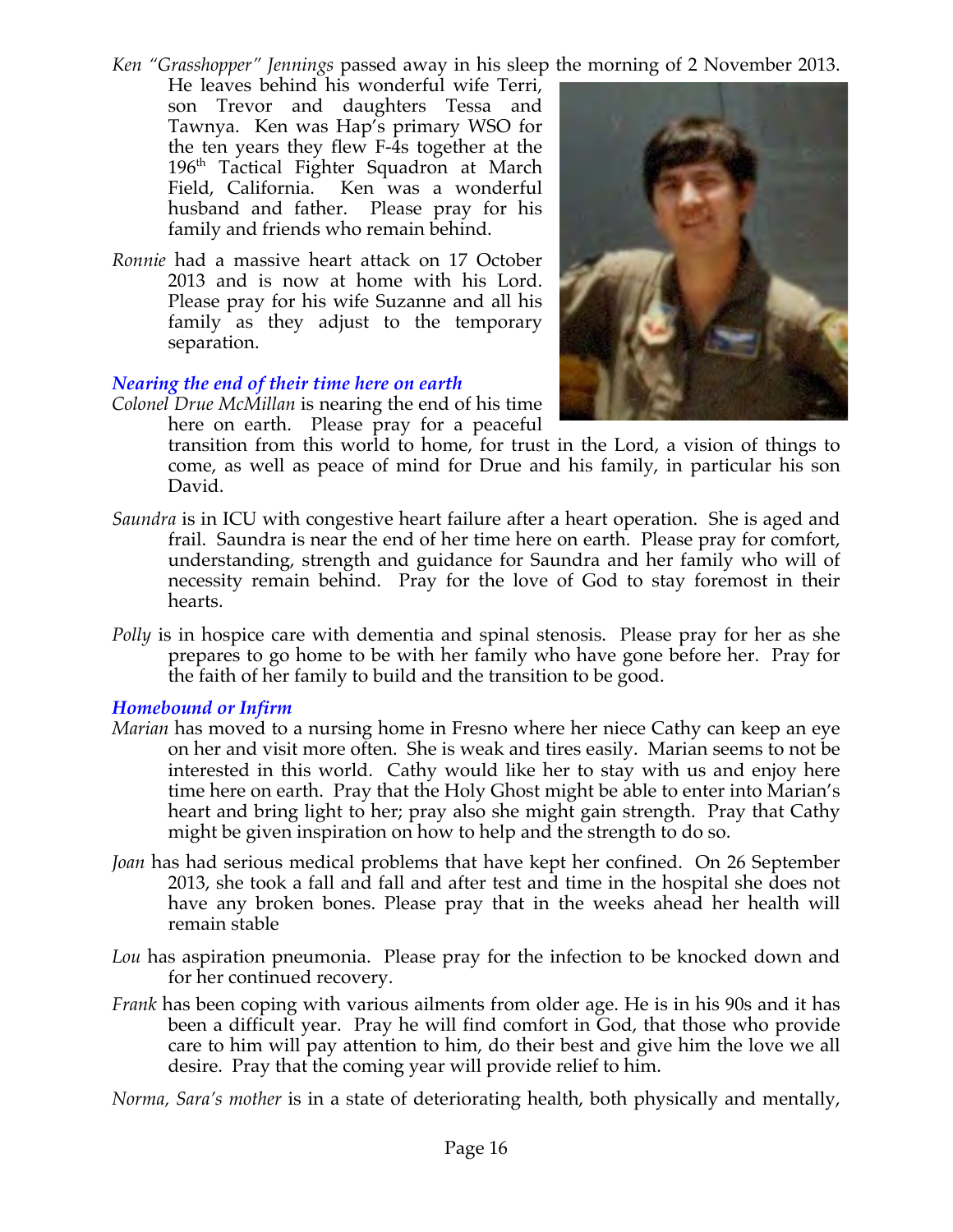with both dementia and Alzheimer's. She is slowly drifting away, though she still recognizes Sara and prayer gives her a sense of peace. Please pray for both Sara and her mother to put their cares and worries on God's shoulders so they can deal with the many problems involved.

*In need of a miracle or understanding of God's Plan*

- *Ray Daley* is a member of the Royal Canadian Legion and served his country during the Korean War era. Ray is taking chemotherapy treatments for cancer. Meanwhile his son Trevor is in the hospital in a coma and seems to have lost the will to live. As volunteer chaplain, I have been asked to visit this family and offer prayers and encouragement. Thanks for your prayers in advance*.*
- *Pat* has been under treatment for colon cancer for sometime. He has had major complications the last few days and your prayers will be appreciated by family and friends.
- *Sasha* a young lady with a husband and two children had diagnosed with breast cancer whose cells have spread. Sasha has completed radiation and it was very difficult on her. She has surgery sent for November and has they have discovered new tumors and the possibility of chemo again. She seems to be taking backward steps with her health. Her spirit is still strong and asks you continue to keep her in your prayers. Please pray for a miraculous remission; that her remaining time here on earth might be good. Help Sasha and her family, particularly her husband, put their trust in the Lord and let Him carry their worry. Sasha is grateful for all who pray for her and asks you continue to pray for her remaining time here on earth.
- *Dorothy* had pneumonia, on checking her lungs they found tumors which permeated the lung area. Further investigation found a primary site in the colon, with the lung being secondary. It would appear there is no viable treatment at this time. Please pray for a miraculous remission; that her remaining time here on earth might be good. Help Dorothy and her family put their trust in the Lord and let Him carry their worry.
- *Scott,* one of our Lord's ministers who collapsed a week ago and is in the ICU of a Medical Center since he had a pulmonary embolism, with a concurrent infection of several bacterial agents. He has stopped breathing on several occasions, and may have undergone brain damage. He currently is on DNR. Please pray for recovery so that he will continue to do his Lord's calling*.*
- *Becky* has fourth stage metastasized lung cancer and is not doing well with chemotherapy treatments. Please pray for Becky and her husband as they are together during this difficult time in their lives.
- *Larry Howes* suffered a fairly severe stroke. 4 December 2012, doctors replaced a valve in a shunt that had been put in about two weeks before, and Larry responded very well. He was able to go home.

Pray also for confidence in our Lord for Larry and his family. Larry needs a miracle, pray for one. Please.

- *Colleen* has been battling pancreatic cancer over the last year and it has now spread to one of her lungs. Please keep her and her family in your prayers.
- *Christine* has cancer of the colon, which spread to her liver; she is receiving chemotherapy and is having difficulty eating. Please pray for the medical team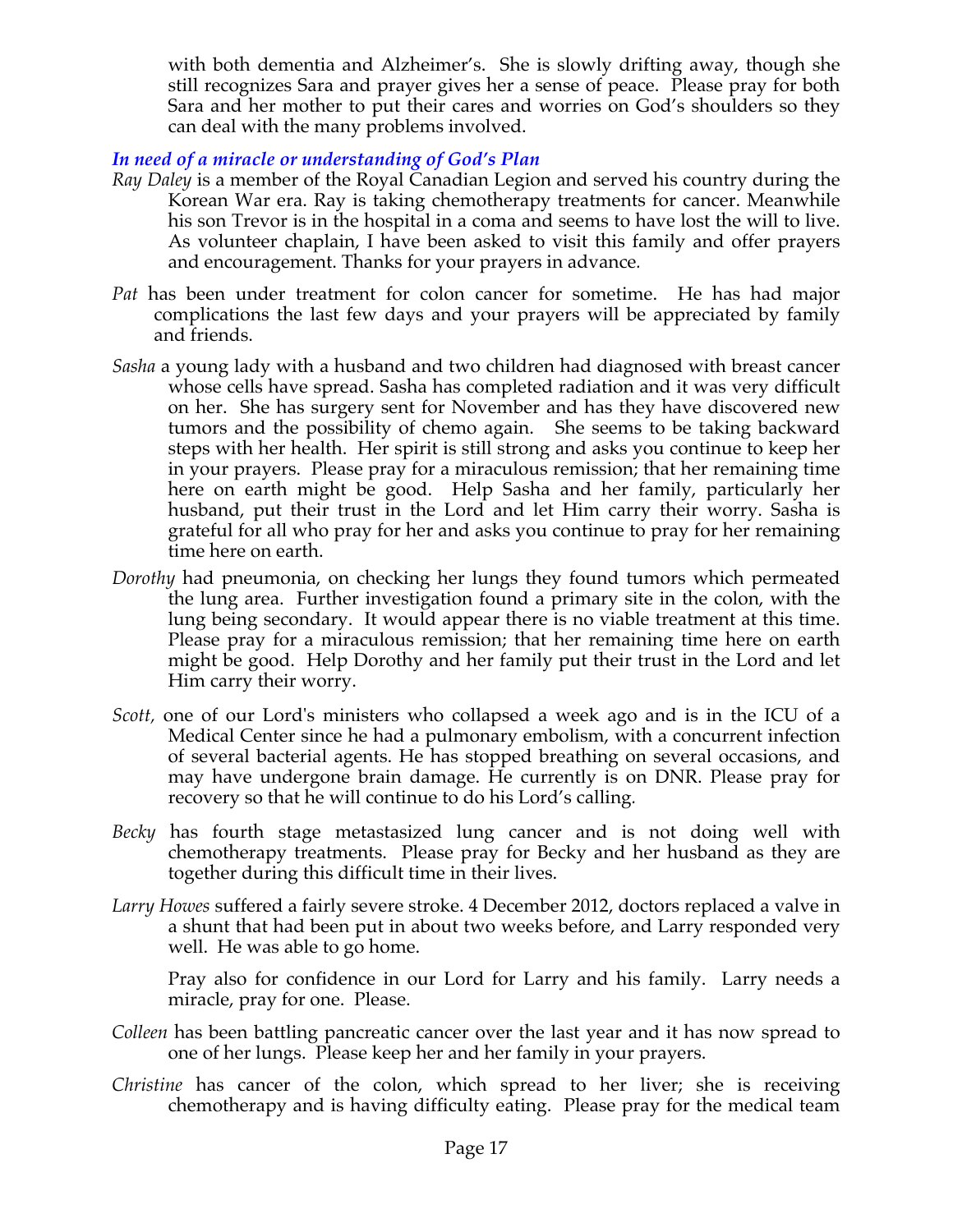treating her to pay attention and do their very best; pray also for confidence in our Lord for Christine and her family.

*Todd* and *Kenny* have both been fighting osteocarcinoma for over five years and have been told their time here on earth is nearing its end, absent a miracle from God. Both are ready to go home and leave the pain, but would like to stay. Please pray for them and their families.

### *Surgery*

- *Mario* has early-diagnosed prostate cancer and will have surgery this week. Let us offering thanks for this early diagnosis. Please pray for the surgical team to pay attention and to their best and for a good outcome. Pray also Mario and his family will be able to put their worry on God's shoulders.
- *Priscilla* was released from the hospital and is now walking and without pain. She is waiting for doctors to come from the USA and will then have an operation. Pricilla and her family thank you for your prayers. Please pray for the surgical team to pay attention and to their best and for a good outcome. Pray also Pricilla and her family will be able to put their worry on God's shoulders.
- *Dustin* who was injured in a work accident when stainless steel sheet metal fell on his right hand. His thumb was severely injured as some of the bones were crushed. Dustin will have surgery on Thursday 22 August 2013, to reconstruct and reset his thumb. They do not expect him to lose his thumb. Please pray for the surgical team to pay attention and to their best and for a good outcome. Pray also that Dustin and family will be able to put their worry on God's shoulders.
- *Jamil* was injured in a car accident. His nose was fractured and he will be operated on Thursday 22 August 2013.
- *John* will have a Vitrectomy; to address what seems a macular pucker, suck out some "gel" and thereby to marginally improve his vision in his left eye. This will be done on Friday 21 June 2013. He and his family will appreciate your prayers.
- *John* will undergo surgery on Friday 31 May 2013. It is anticipated he will spend an additional 10-12 days at the hospital and then 6 weeks in recovery at home. Please pray for the surgical team to pay attention and to their best and for a good outcome. Pray also that John and family will be able to put their worry on God's shoulders.
- *Dave Pressey*, a bishop with the Anglican Episcopal Church, one of our close fellow jurisdictions, had cataract surgery; his retina tore and he had emergency surgery on Memorial Day. He still has only very blurred in his eye and has headaches. Please pray for healing for his retina and for peace of mind for Dave and his family.
- *Eddie* has upcoming bladder surgery. Please pray for the surgical team to pay attention and to their best and for a good outcome. Pray also that Eddie and family will be able to put their worry on God's shoulders.

#### *Testing and Treatment*

*Mark* had swelling and fluid buildup in his lungs. It appears things may be getting under control. He needs to use a Bi-Pap mask to breathe until his lungs clear and he hates it. Pray that he will be able to adapt so his lungs can clear. Please pray for peace of mind and trust in the Lord for Mark, as well as for his family, and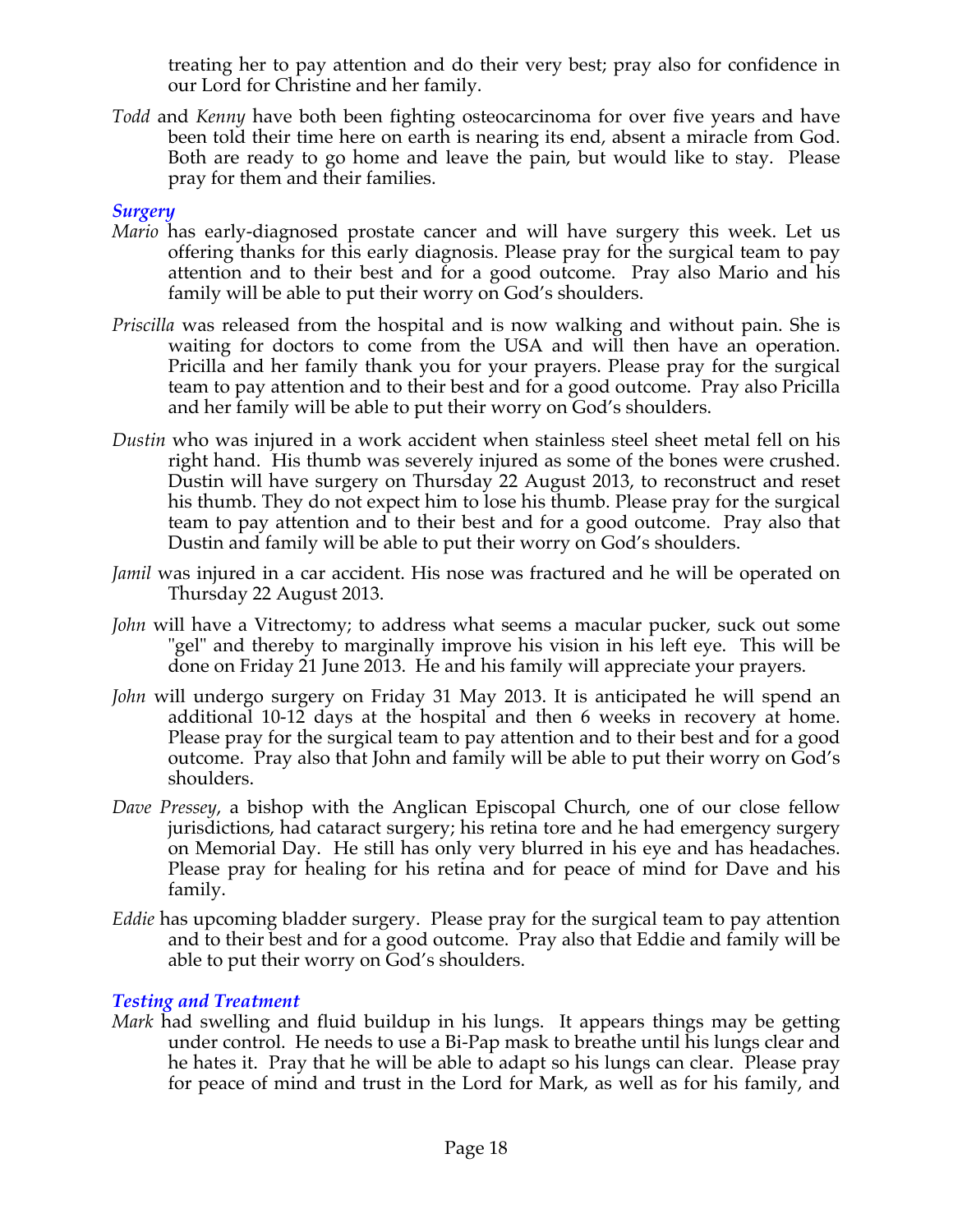for God's guidance for the medical people treating him that they might find the best course of treatment.

- *Penny's Mom is having an MRI on 18 November 2013, to explore a knot in her upper leg* that appeared after a procedure last week. An MRI gives her stress and claustrophobia and your prayers will be appreciated.
- *Brenda* is in the hospital because of bleeding on her brain. Please pray for peace of mind and trust in the Lord for Brenda, as well as for her family, and for God's guidance for the medical people treating her that they might find the best course of treatment.
- *Traci* underwent her one year endoscopy on Friday 15 November 2013. Tracy did well on 18 November 2013, with second endoscopy. Both biopsies the doctors feel will be alright. One more to go next week is a mammogram. She and her family will appreciate it if you will continue her in prayer.
- *Mackenzie* is a young girl with leukemia. Please pray for peace of mind and trust in the Lord for Mackenzie, as well as for her family, and for God's guidance for the medical people treating her that they might find the best course of treatment.
- *Anita* was operated on for an Adenoid Cystic Carcinoma tumors and has been in remission for sometime. After a biopsy of her left lung, three nodules were located in one lung and two in the other. She and her husband are traveling a long distance on 25 September 2013, with hopes of being admitted to a research study at a major hospital for Genome Mapping of Adenoid Cystic Carcinoma. Furthermore, Anita is scheduled for surgery on 30 September 2013. Please keep Anita and her family in prayer as they travel tomorrow and the week ahead.
- *Mack* has had diabetes most of his adult life. Circulation in his legs is very bad and doctors are considering amputation. Please pray his medication will help and he will not face amputation. Please pray for peace of mind and trust in the Lord for Mack and for God's guidance for the medical people treating him that they might find the best course of treatment.
- *Michael* has been diagnosed with lung cancer recently after making it through gastro intestinal cancer last year. Please pray for peace of mind and trust in the Lord for Michael and his wife Gayle; as well as for God's guidance for the medical people treating him that they might find the best course of treatment.
- *Ken Strauch* has been tired and is anemic, he had a colonoscopy which found a pair of polyps which were removed and are being tested. Just for good measure they found he has a hiatal hernia with ulcers, basically part of his stomach is pushed up into his esophagus and is bleeding from there. Sounds there may be surgery involved. Please pray for peace of mind and trust in the Lord for Ken and for God's guidance for the medical people treating him that they might find the best course of treatment.
- *Jo Ann* has been hospitalized for overstress, she was in the hospital with severe pancreatic pain. They found a blockage and medication has helped. Jo Ann has had some recent medical issues; appendicitis, a blood disease and more. It really seems like she has had about all she can deal with on her own now. Please pray that she might find a way to let God carry her worry and open her heart to Him and to her family; give her family the strength to help her in a manner which will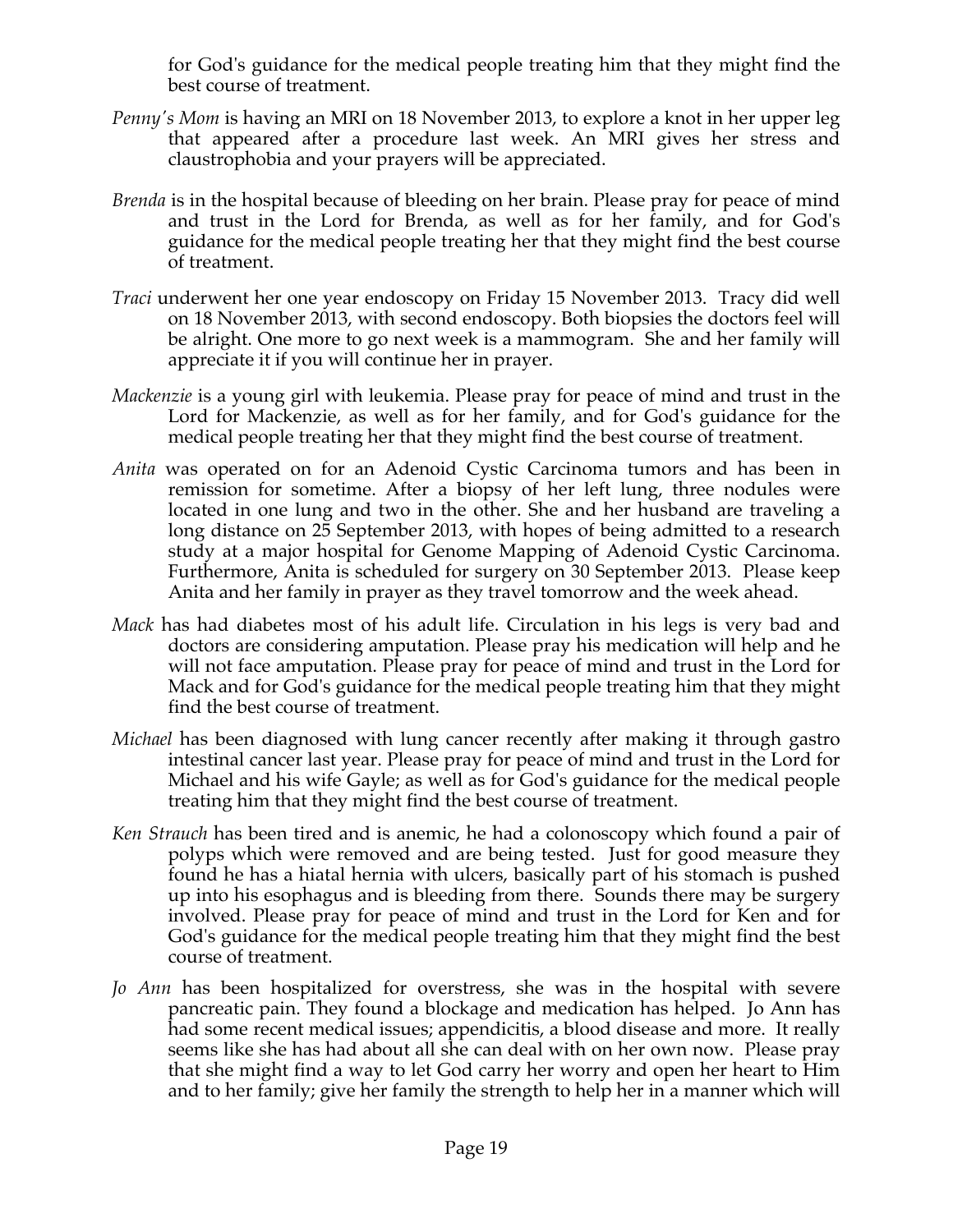be effective. Pray also for a complete and rapid recovery from her pancreas problem.

- *Adriano* is in the hospital due to high sugar and high blood pressure. He is very weak and will appreciate your prayers.
- *Heather* recently found out she has cancer. Please pray for peace of mind for her and for the medical team treating her will be guided to the right solution.
- *Jim* has had an aneurism and blood clots. Pray that healing will come.
- *Bob* has experienced several Transient Ischemic Attacks<sup>1</sup> (TIA) recently. Please pray for peace of mind and trust in the Lord for Bob and for God's guidance for the medical people treating him that they might find out the source of the problem and best course of treatment.
- *Laurie* has been ill for two years and was admitted to the Emergency Room the night of 23 July 2013, for dehydration. She received a CAT scan, which turned up a spot on her lung. Laurie is an oncology nurse and fears the worst. She has had numerous tests and the Physicians think it would be too risky to operate. Some other problems have been discovered and it is hopeful that new medicine will give her healing. Please continue Laurie in Prayer. Please pray for peace of mind for Laurie and for God's guidance for the medical people treating her that they might find out the source of the problem and best course of treatment
- *Mark Wilson* was hospitalized with stomach problems. They turned out to be a set of very bad ulcers, for which he is grateful as they are eminently treatable. He is out of the hospital and recovering. Please give thanks for the good result and pray he will be able to follow the medical advice.
- *Georgia* has liver and pancreatic cancer. The doctors are evaluating whether to do surgery and how to tackle the disease. Georgia is a faithful Christian and she will appreciate your prayers. Pray for God's guidance for the medical people treating her that they might find out the source of the problem and best course of treatment. Pray also for peace of mind and trust in God for Georgia and her family.
- *Lana's* doctor found something on her lymph nodes and ovaries. Pray for God's guidance for the medical people treating her that they might find out the source of the problem and best course of treatment. Pray also for peace of mind and trust in God for Lana and her family.
- *Sarah* wife of Rev Geordie (AOC UK) has been treating for ovarian cancer. The chemotherapy drugs she haw been taking do not seem to be reducing the cancer cells the way it was hoped. She is going to stop taking them until January 2014; when they will start with new drugs. It is hoped that will shock the cancer into

 $1$  A transient ischemic attack (TIA) is a transient episode of neurologic dysfunction caused by ischemia (loss of blood flow) – either focal brain, spinal cord or retinal – without acute infarction (tissue death).

TIAs have the same underlying cause as strokes: a disruption of cerebral blood flow (CBF), and are frequently referred to as mini-strokes. TIAs and strokes cause the same symptoms, such as contralateral paralysis (opposite side of body from affected brain hemisphere) or sudden weakness or numbness. A TIA may cause sudden dimming or loss of vision (amaurosis fugax), aphasia, slurred speech (dysarthria) and mental confusion. But unlike a stroke, the symptoms of a TIA can resolve within a few minutes or 24 hours. Brain injury may still occur in a TIA lasting only a few minutes. Having a TIA is a risk factor for eventually having a stroke or a silent stroke.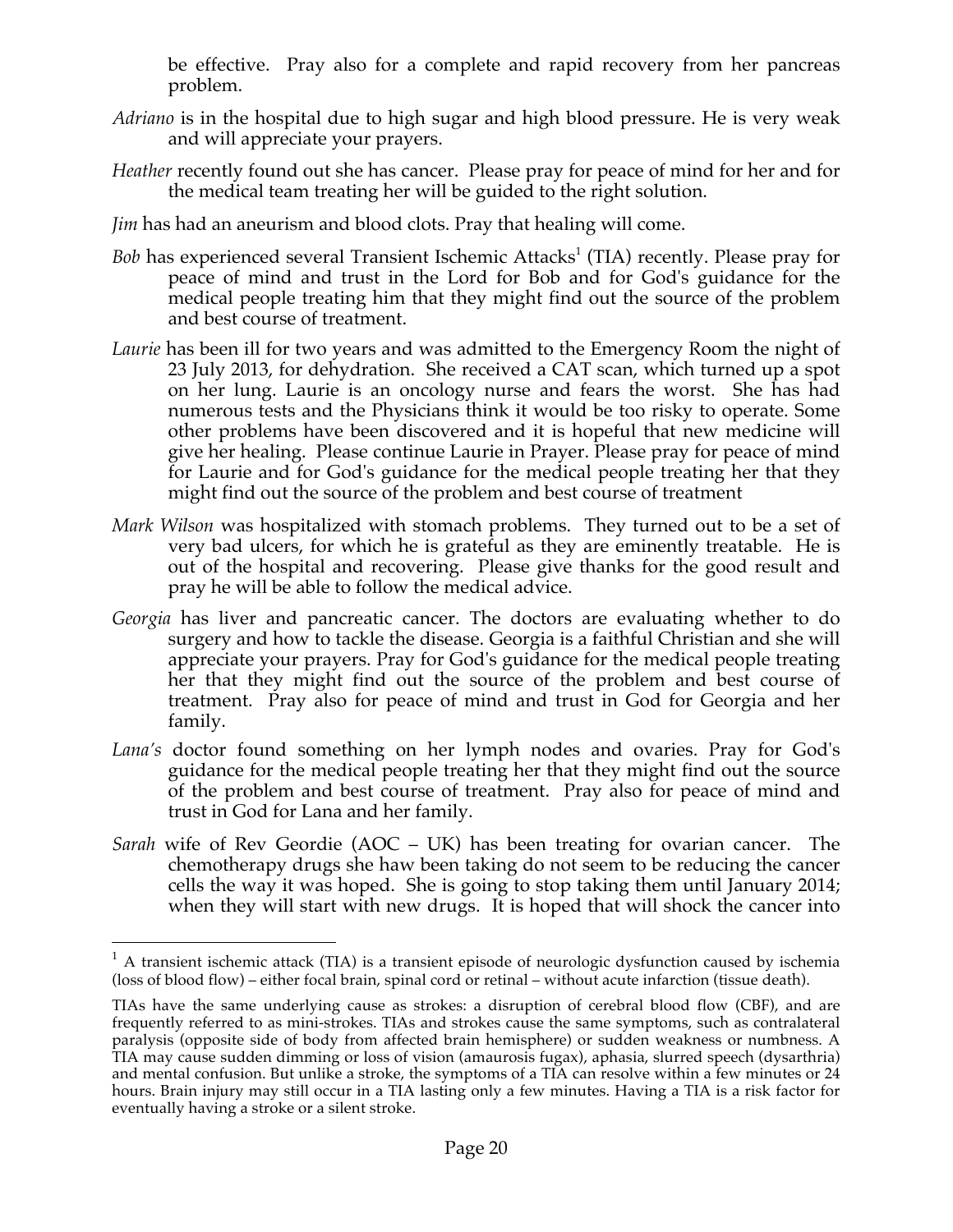remission. In the meantime, she will be taking Avocet should keep the cells from increasing or multiplying. She will continue building fluid in her abdominal area which will have to be drained. This is turning into a lifetime of treatment kind of thing, rather than a one shot deal. This has been a difficult surprise for Sarah, but she is adjusting very well with God's help. There are a number of drug combinations to try, but she has hard road ahead. Please pray this new plan for chemotherapy will work and Sarah can tolerate the treatment. Sarah and Geordie both trust all will work out in the end and ask God's help for the interim. They ask He guide them and the medical team treating Sarah and that the team pay attention and do their very best. They both ask you pray they will be able to let God carry all their worry.

#### *Healing*

- *Brian* finished the chemotherapy and final radiation treatment for his upper lung and bronchial area cancer. A biopsy and CAT Scan the week of 9 September 2013, turned out to be a re-occurrence of the cancer in a slightly different location. He cannot have any more radiation, but is on a course of a different chemotherapy, one week on, three weeks off and repeat. He made it through the fourth week of treatment, one on, two off; Brian asks we pray for strength to undergo the new process. He is weak and tired; his spirit remains high. Please also pray Brian will rest and not over extend himself. Please pray for peace of mind and trust in God for Brian and his new wife Mel, so he can rest and gain strength; pray for the medical team treating him to continue to pay close attention and do their very best; pray also he can quit smoking NOW.
- *Luis Martinez* had a heart attack on 1 November 2013. It appears there may be valve or blockage issues, so they ask that you pray for guidance for the medical team treating him. Please pray for proper treatment, full recovery and peace of mind for Luis, as well as for trust in the Lord for him and his wife Selma, and the rest of the family.
- *Alwin Jack* has had a stroke and recently has had a relapse. Please pray for those who treat Alwin that they might chose the best possible treatment and pray for peace of mind for Alwin during the recovery phase.
- *Jere Wolf*, Melanie Zimmer's dad had bacterial pneumonia, which him to go into congestive heart failure. An echocardiogram indicates his aortic valve is narrowed and needs replaced as they say a 1mm narrowing is cause for replacement and he is at 8mm and if it does not get replaced (in California) the vicious cycle of congestive heart failure (CHF) will repeat itself. The doctor also said that the CHF could have made it look as though he had a heart attack, but they think he just went into CHF. His heart function is at 30% down 10% from a few months back. An ultrasound of his remaining kidney shows a cyst. The greatest news is that all the doctors agree that he can fly home, as at first they were saying we would need to drive back and with the stops needed to prevent blood clots it would have taken at least 6 days so the news is good. Thanks again for sharing your prayers with us.
- *Sylvia Lee,* Sandra Lee's mother, had been suffering from undiagnosed kidney failure; doctors finally figured out what the problem was and offered her "hospice care", a second opinion suggested dialysis. She is now starting dialysis. Please pray for strength and vitality to return to her and for peace of mind for Sylvia and her family, as well as their continued faith and in God as the Great Physician. They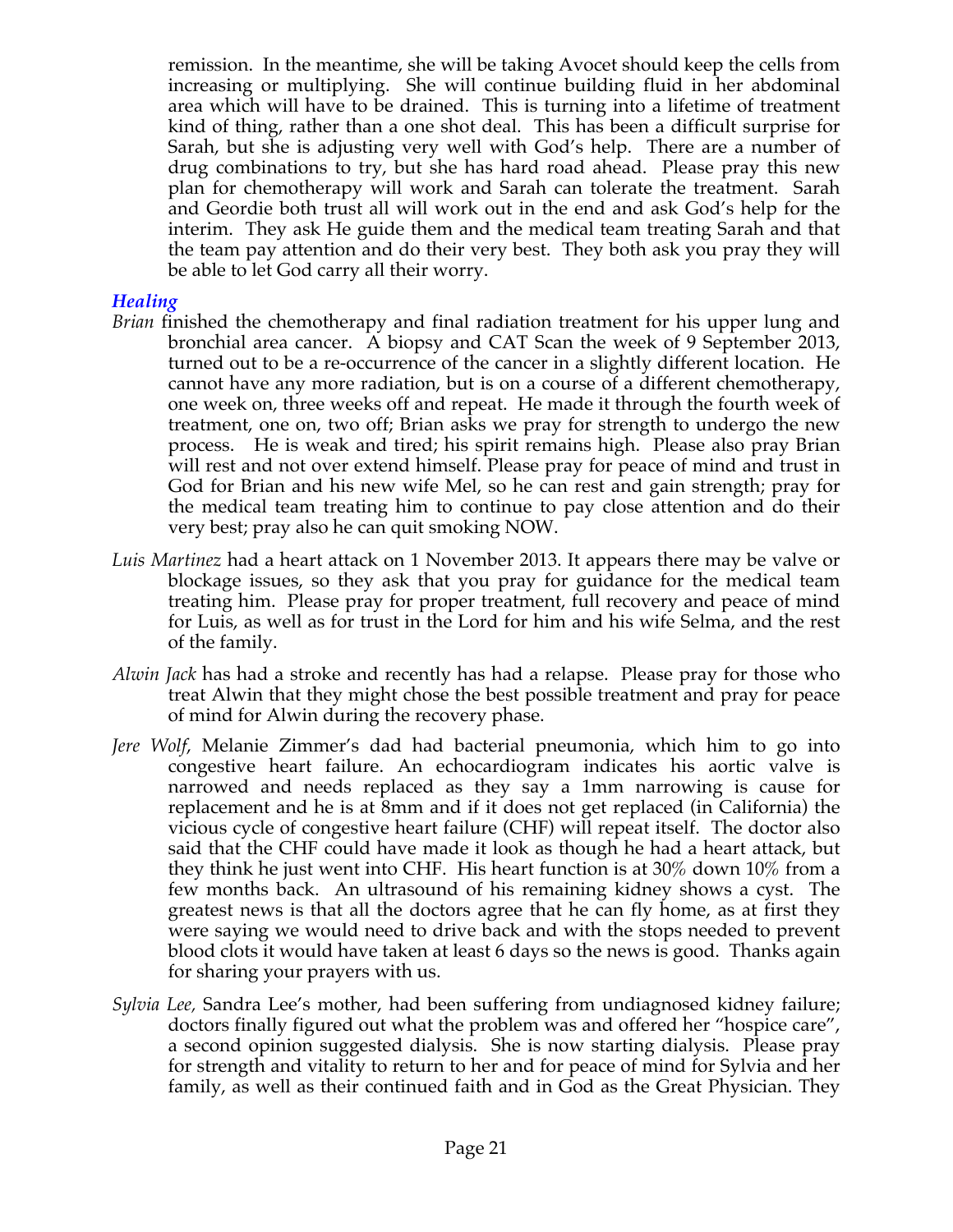pray for help to listen to God's voice and guidance through this journey together.

- *Carolyn* has Multiple Sclerosis with complications. Pray Carolyn and her children will be close to our Lord Jesus Christ as they and family members help to ease the problems.
- *Jeong* was in an auto accident and sustained a serious back injury. Please pray for a full and rapid recovery.
- *Dale* was hospitalized Sunday 25 August 2013, after a heart attack. Please pray for guidance for the medical team treating him and for peace of mind for Dale and his family.
- *Gil Garcia* developed a bed sore which precludes sitting and is now confined to his bed. Gil has very smooth and delicate skin, please pray for a rapid healing of the sore so he can get out of bed and move around in his chair. Gil spent almost a year in the hospital the last time this happened. His faith and his attitude are almost beyond belief, he is an example to us all. But, we pray this time he will heal quickly. Pray also for his lovely wife Mary who takes care of him. Pray for both of them also for strength to deal with the loss of their son Bernie.
- *Bill* had malignant growth removed from a lip last month and seems to be experiencing a re-growth of the cancer. He asks your prayer for the medical team treating him and for peace of mind for himself.
- *Sarah* has been released after several days in the hospital because of her low sodium. Pray she will continue to heal.
- *Hank* has osteoporosis, which has caused him a great deal of pain and inconvenience in the past few years. Pray for his healing and that his medical bills will be met.
- *Evelyn is* an elderly woman who has had problems with her eyes and is now blind. It appears some sight will return shortly, pray for that to happen!
- *Joanne* has begun kidney dialysis as a result of kidney failure due to extensive chemotherapy. Additionally she cares for an adopted drug addicted baby who is now nine years old. Please pray for her to keep her faith, to let the Lord carry her worry and concern and to give her strength. Pray also for those treating her that they might pay attention and do their best.
- *Mr. N. Anand* is in the hospital and is seriously ill. He is being encouraged to pray for repentance of his sins and to depend upon our dependable God for a cure and recovery of his health. Pray that he will be a strong witness for Christ.
- *Jacob* has been going through some dental procedures and has some pain and aggravation with the numbness. Please pray for comfort and strength for him, as well as for guidance for the medical team treating him that they might pay attention and do their best.
- *Jean* fell and broke her ankle in three places. She will be in the hospital for rehabilitation for the next 6 weeks. Please pray for comfort and strength for her, as well as for guidance for the medical team treating her that they might pay attention and do their best.
- *Bud and his wife* for their continued welfare and enthusiasm. Bud has been advised of an aneurism in his heart of a size not mandating immediate surgery. This comes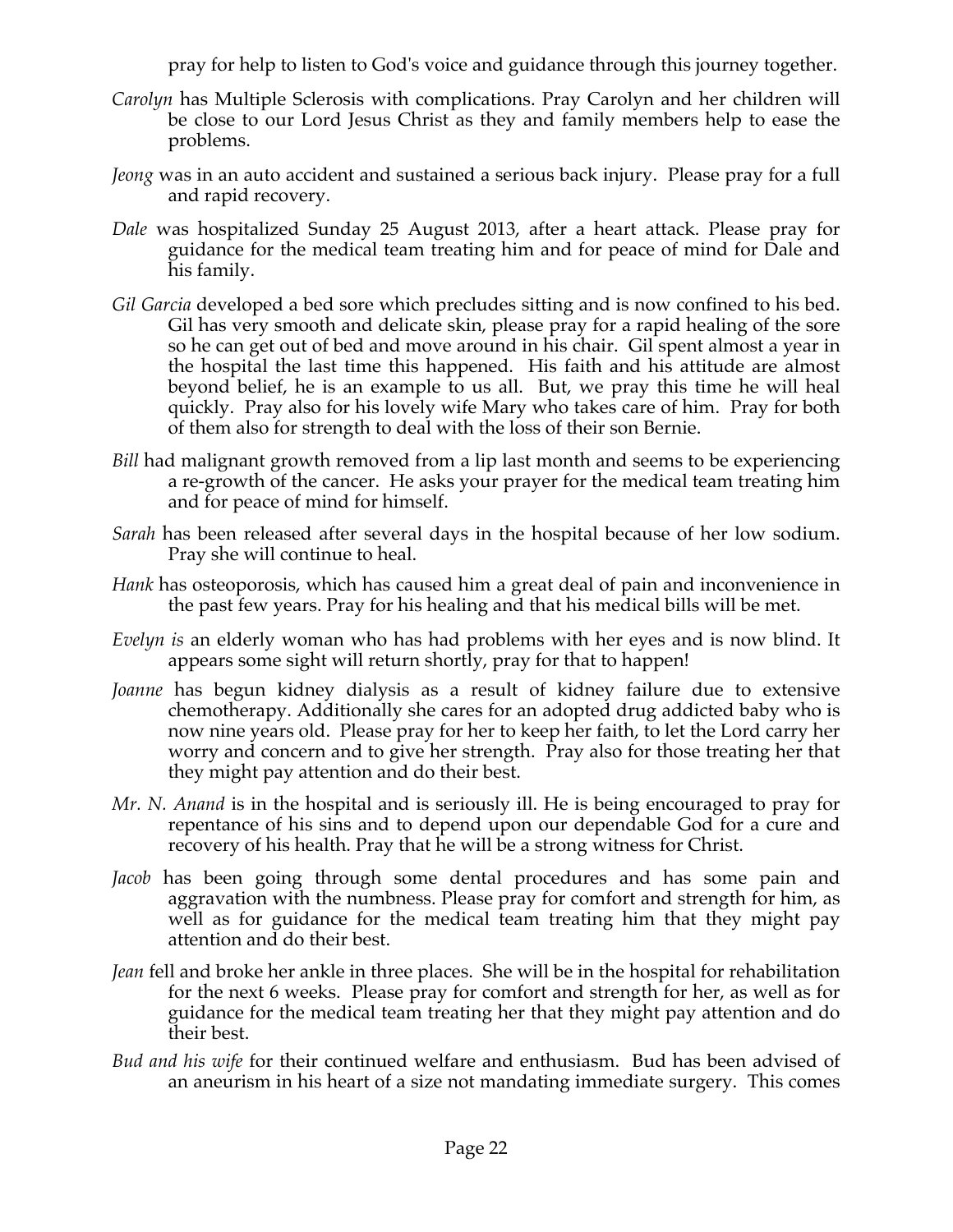at a time when he has sole care of his wife who recently broke two vertebrae and thereafter sustained pneumonia.

- *Virginia* has Sinus and Allergy problems giving her severe problems. Pray that the Doctor will discover why it continues and find a cure.
- *Steve Thornell* had a brain aneurysm which was found before it burst. He is home from the hospital and working hard on recovery. He lacks energy from seven days in the hospital. His doctor told him he has to make serious life changes. One of the two main arteries in the back of the head is now completely closed. He must take blood thinners, he has thick blood and recent chemotherapy made it worse. Steve has always operated at 110 percent, he needs help to slow down. Please pray for trust in the Lord and a full and rapid recovery. Pray for peace of mind for Steve and his family.
- *Arlen* is receiving treatment for lung cancer and recently experienced a ruptured colon during treatment. She is alone in Oregon but does have a friend who has traveled a great distance to be at her side. Please pray for guidance for the medical team treating her and for strength and trust for Arlen.
- *Oscar* discovered some time ago he had blood clots in his leg and lung. He has been treated for them and has not been cured. He now will be facing surgery. Please keep him in your prayers.
- *Angela* had an ischemic stroke (clot). Please pray for guidance for the medical team treating her and for strength and trust for Angela. Please pray also that she and her family might put their worries on our Lord's back so she can work hard towards recovery.
- *Nora* had a stroke mid February 2013. Please pray for guidance for the medical team treating her and for strength and trust for Nora. Please pray also that she and her family might put their worries on our Lord's back so she can work hard towards recovery.
- *Linda* has been hospitalized for several days with a gastrointestinal problem. Please pray for guidance for the medical team treating her and for strength and trust for Linda.
- *Dester* is suffering from unknown skin and diseases. Please guide the medical team treating him to find out what the problem is and cure it. Pray also for Dester to trust in the Lord.
- *Lee* has Arterial Fibrillation; the medical people are not sure how to help her. Please pray for guidance for the team treating her and for Lee and her family to make the right decisions regarding treatment..
- *Nell* recently adopted two children and has just been diagnosed with multiple myeloma.
- *Sarah* is recovering from a stroke, but fell and broke bones. Please pray for her peace of mind and rapid and full recovery. Pray for trust in God for her and her family.
- *Mary Lou* has been suffering with seizures. She was in the hospital with a 24 hour monitor and is being sent home from the hospital with two medications and orders to return in 2 months for another MRI to review whatever is going on in her brain. Please pray for guidance for the medical people treating her, as well as peace of mind and trust in God for her and her family.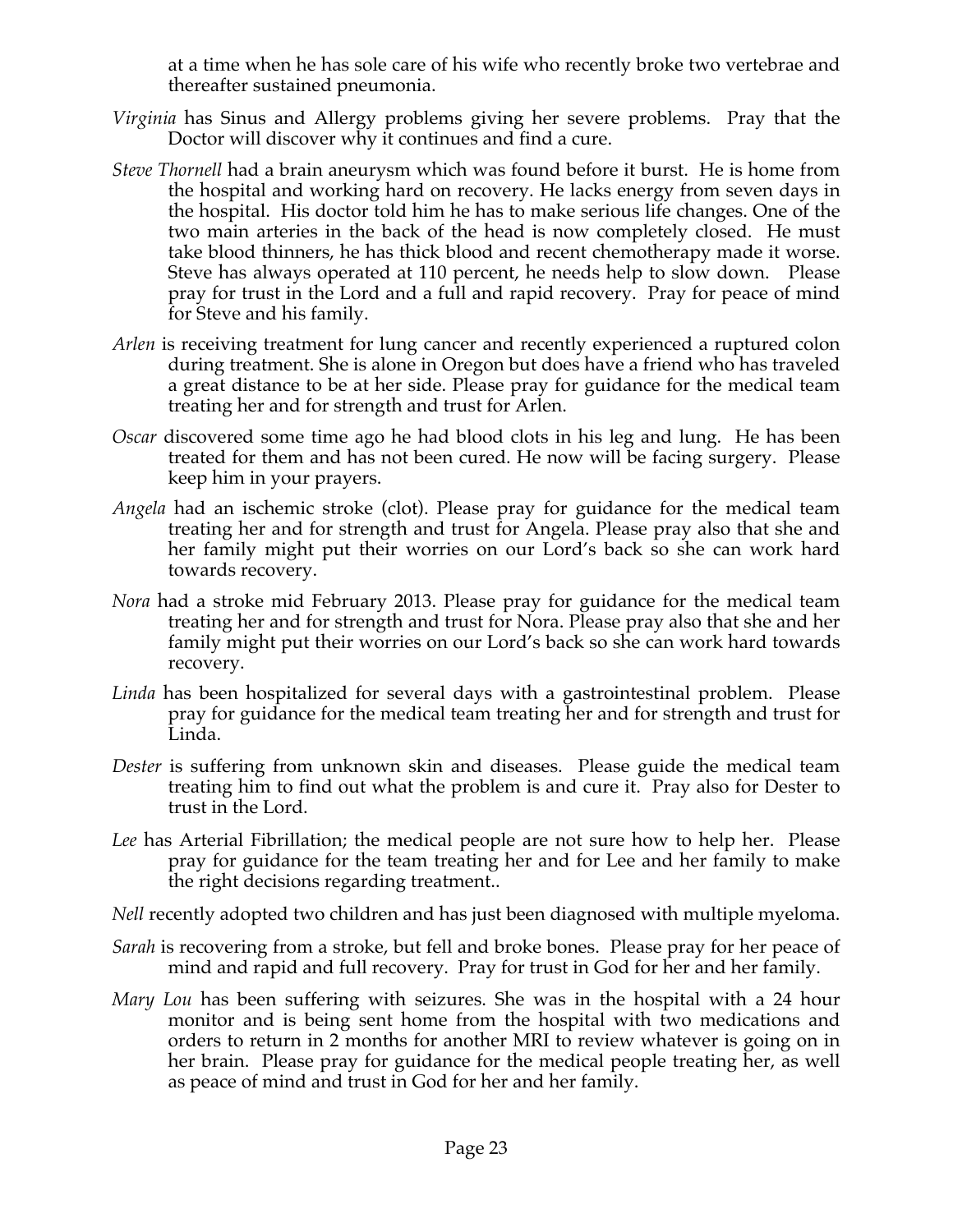- *Kathleen* has spent the last two weeks in the hospital. She has been diagnosed with colitis, shingles and possibly colon cancer. Pray she will be comfortable and begin to heal.
- *Rachel* has Mitochondrial Myopathy. This is a hereditary disease of the muscles and they do not have a cure for it. Part of her pain is her family does not believe she is indeed ill, as she appears to be just fine. Please pray her family will learn the truth and be supportive of her; pray also the medical people treating her will find the right measures to minimize the disease. Most particularly pray for Rachel's trust in God.
- *Nicolas* is in the hospital with serious symptoms of a heart disorder. Please pray for peace of mind for him and guidance for the medical team looking for the cause and cure.
- *Mrs. Baek* an elderly women fell and injured her spine. Doctors cannot repair the spinal injury due to her age. She fell again the morning of 12 December 2012, breaking her collar bone which is also untreatable. Mrs. Baek is in severe pain and will appreciate your prayers.
- *Juanita* is a young girl who was in a coma because of a blood disease. She has not come out and is gaining strength. They are awaiting results from blood samples. Her family thanks you for your prayers and asks that you continue.
- *Barbara* had a accident while cooking and the pressure cooker blew up in her face, causing second and third degree burns over her face and upper body. Because of this she has incurred kidney problems and may need a transplant.
- *George* had foot surgery. Please give thanks for the surgery and pray for a full and rapid recovery.
- *Nellie* is in the emergency room of a hospital in a great deal of pain. Please pray for peace of mind for her and guidance for the medical team looking for the cause and cure.
- *Lauralee Meade* underwent a lumpectomy on Friday after Thanksgiving. A further anomaly has been discovered and she had additional preventative radiation treatment. Please pray for a complete remission of the cancer. Pray also Lauralee will maintain her great attitude and trust in God.
- *Kevin Gerhart* discovered cancer on his neck. He underwent radiation and chemotherapy. Please pray for the medical team treating Kevin that they might pay attention, do their very best and find the source; that the treatment might be successful and he might live a long and healthy life to His honor and glory. Pray also for trust in God and peace of mind for Kevin, his wife and family.
- *Bill, Sara's husband,* had a third abdominal surgery on 22 November 2011, to remove a tumor. Bill is doing better keeping the doctor's instructions, for which we are all grateful, including taking chemotherapy once a day for two more years. He has radically decreased the consumption of alcohol and eating at least mostly properly. Please pray for help for him to continue do all this. Please pray also that Bill might turn his heart outward to help those around him, as well as live a long and healthy life to the honor and glory of God. Pray also for peace of mind for Bill and his wife Sara.

*Kay Denton* (Mrs. Kay) has had a chest infection, perhaps viral, but seems to be getting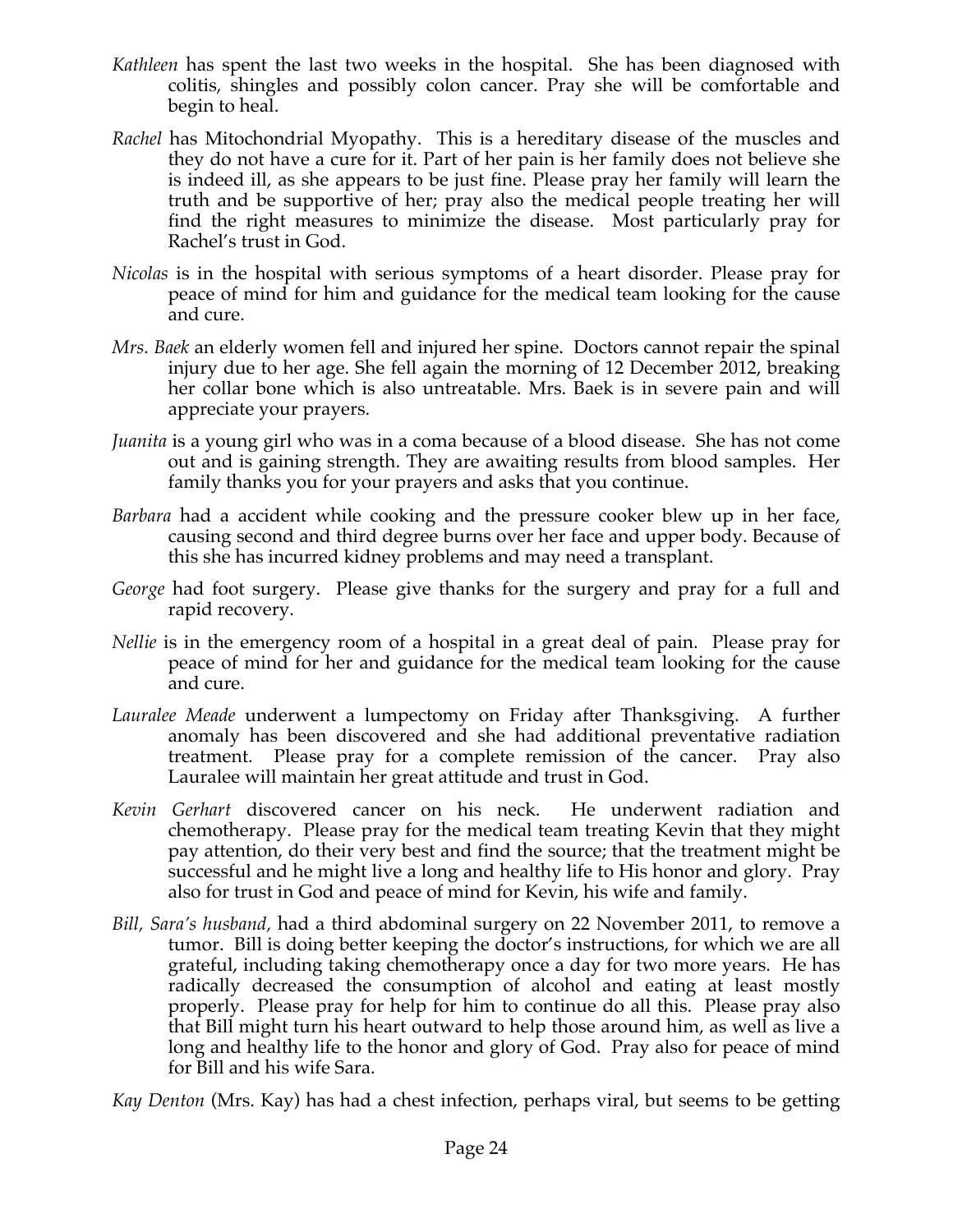better. She actually sent an iMessage last week, but did not hang around for a response a minute later! Please pray for continued peace of mind for Mrs. Kay and her family. Give thanks for her trust in the Lord and her positive attitude.

- *Matt Alcantara*, age 15, has Osteosarcoma (bone cancer), a very rare and often lethal form of cancer with limited treatment options. This is a disease that is about 90 percent fatal in a couple of years. He has no hip joint on one side, but he walks and swims! Courage? Guts? You bet! Please also give thanks for the great faith of Matt and his entire family. Their faith and trust is a wonderful example for each and every one of us. But, now is not the time to stop praying. Actually, it never is the time to stop praying!
- *Judith Clingwall*, is afflicted with Multiple Sclerosis (MS). She is currently in Laurel Place, an extended care facility in Surrey, British Columbia. Judith's condition has worsened recently. Please pray for her to take an active part in her own life, for her strength, peace of mind, trust in God and remission of the disease so she might return home to her family. Pray also for strength for her husband Martin as he deals with all the problems and stress of Judith's situation.
- *Vince (age 15),* reoccurrence of Osteosarcoma, recent testing found a nickel sized tumor in his lungs. The doctors are consulting with a specialist in Houston. Please pray for guidance for the medical team and for peace of mind for Vince and his family.

### *Thanksgiving and Continued Healing*

- *Mary Thornell* came down with a stomach problem the weekend of 26-27 October 2013, that turned out to be a large mass on her colon. She had emergency surgery on 30 October 2013, at the Riverside Community Hospital. The surgeon was able to remove the huge mass along with about ½ her colon and part of her lower bowel. She did very well and asks you give thanks for the excellent work by Surgeon Nurick and the surgical team and those taking care of her. The masses appear to have been malignant, so that will have to be taken into account. There is a lot of treatment and recovery ahead. She is home now where she can rest and gain strength, so that is wonderful. Pray for strength and guidance for Mary as she works hard at recovery. Pray for peace of mind for Mary and her husband Jim, as well as daughter Janice and son Jimmy, she begins her recovery. Please pray also for a full and rapid recovery.
- *Otto* had massive blood clots in both lungs and a smaller one in one of his legs, treatment worked and he is recovering at home, he tires and is still on medication, but able to sleep and be free from hospital routines. His family and friends thank you for your prayers. Please pray for peace of mind and trust in the Lord for Otto, as well as for his family, and for continued recovery.
- Please join together in thanking the Lord for strengthening *Christopher*, a young man with psychological problems who departed meds to a bad effect, for his maintaining healthy discipline the last six months, and join together in praying that he continue to be infused with strength and rationality.
- *Pat* underwent successful major heart surgery on 25 September 2013. Please give thanks for the successful outcome and pray for continued healing and a complete recovery for Pat.
- *Jane*, US Army Korea, had a tumor. She returned to the CONUS, underwent five hours of surgery which went exceedingly well. The tumor came out completely, on the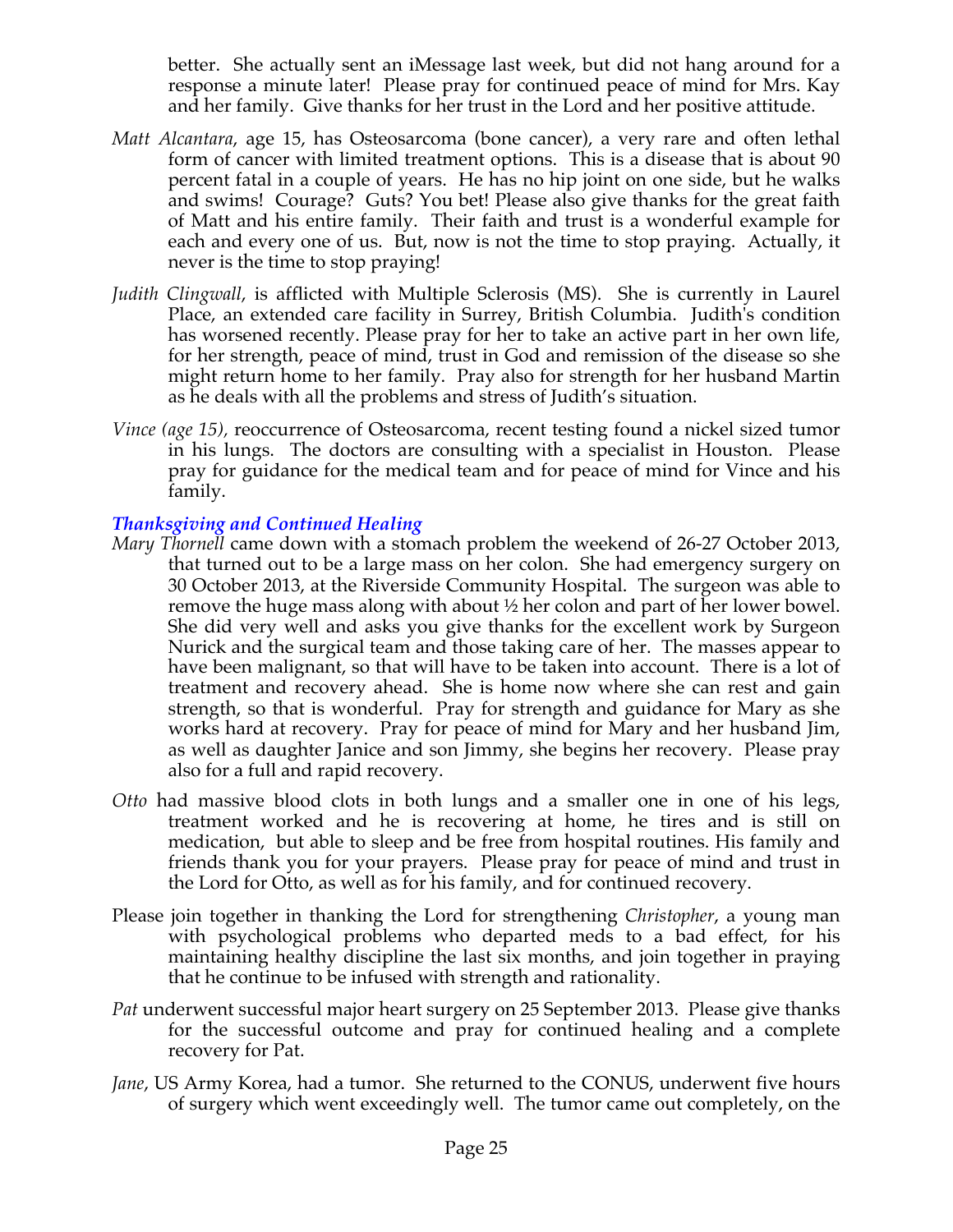surface it appears non-malignant, testing will be done to confirm. Please give thanks for the surgical team doing a great job and the great result. Pray for a complete recovery for Jane.

- *Kathy Cardin* had successful surgery on 2 August 2013, to remove a cyst on her liver; now she has chest fluid pooling. Please give thanks for the great result and pray for the chest issue to clear up and continued healing.
- *Dennis* has heart problems; now the medical people treating him discovered a large mass on his liver which turned out to be a cyst, just like Kathy above! Please give thanks for this great development and pray for peace of mind and trust in the Lord for Dennis and for God's guidance for the medical people treating him that the contemplated surgery might go well.
- *Dwight* had major oral surgery, for which he gives thanks. He is recovering slowly and asks your prayers to speed the process.
- *Joyce* broke her left leg and sprained her right foot in a fall and had surgery the morning of 24 July 2013. She asks you to give thanks for the surgery having gone well and asks you also pray for her continued healing, she will be spending several weeks her right leg in a walking boot and several months with her left leg in a cast.
- *Mike* was very ill in hospital. He is doing much better now and his family asks you to give thanks for the miraculous recovery. Mike is a veteran who has served his country when she called. Please pray he will open his heart to God so He can make Mike's crooked road straight and pull him towards the summit rather than to the pit.
- *James* had surgery the morning of 4 April 2013 at Cancer Treatment Centers of America which appears to have gone well. The pathology report found the high grade carcinoma cancer was confined to the bladder. There was no sign of cancer in surrounding areas, tissues, organs, etc. The Sovereign King of heaven and earth has blessed Jim immensely; he will not have to endure chemo or radiation, he will continue with various tests and see the physicians. Please give thanks for the good result and the work of the surgical team paying attention and doing their very best. Pray for James' continued recovery and for him and his wife Dawn to be able to put their worry and concern on His Back.
- *Jeff* had successful surgery on Monday 4 March 2013, at Vanderbilt Medical Center to remove his esophagus as the doctors felt this is the only remedy for precancerous and cancerous cells in his esophagus and stomach. Please give thanks for the successful surgery and pray that his pain level will go down and he will recover quickly. Pray for Jeff and his family to keep their faith in God and let him carry their worries.

*Rick* is recovering from hip replacement surgery in the middle of February 2013.

- *Buzz Baron* had C5-6 surgery the morning of 3 March 2013, which went well. Please give thanks for the surgical team paying attention and doing their best and for a good result; pray also for a full and rapid recovery.
- *Karen* had surgery the afternoon of 1 March 2013 to remove a spot on her lung; the surgery went well and the spot was benign. Please give thanks for the great result. Pray also for continued trust in God and peace of mind for Karen, as well as a rapid recovery.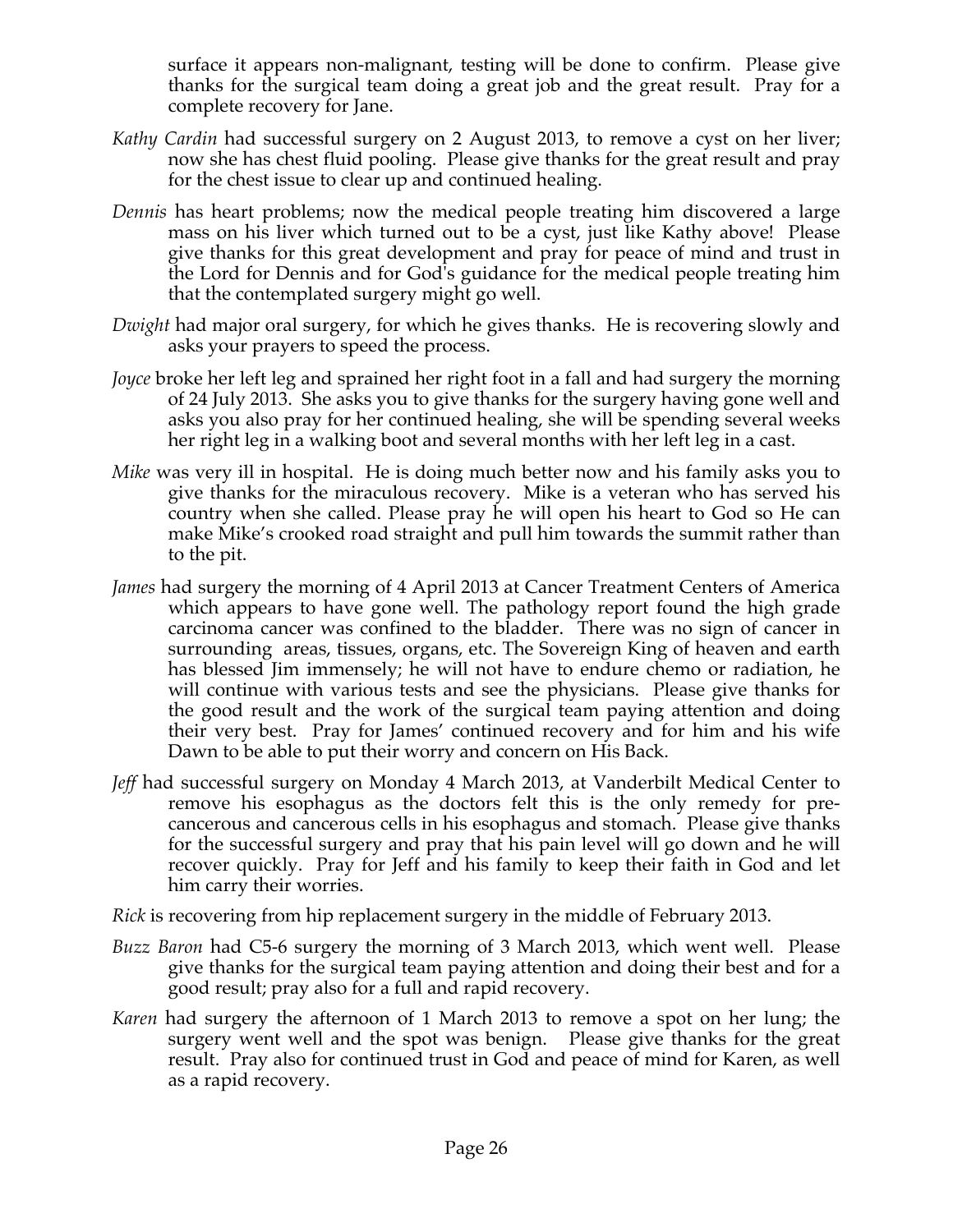- *Dick*'s left arm was amputated after treating for Merkel Cell carcinoma over a year. He is now believed to be cancer free and is waiting to be fitted with an artificial arm. Please join Dick and his family in giving thanks to Our Lord Jesus Christ for his recovery as well as for their trust in God.
- *Traci* had surgery colon cancer on 27 December 2012. The surgery went very well and she appears to be cancer free. But, she had a pulmonary embolism and another clot in the artery to the spleen which will keep her in the hospital for at least several days. Traci is beginning to be weary of her medical situation. Please pray that she will not become despondent. Pray that she will open her heart to God's Grace that He might enter in to her heart and strengthen her.
- *Bob Smouse* had shoulder surgery on 28 November 2012. He would appreciate your thanksgiving prayers. While the surgery apparently went well, he is still in pain and would also appreciate prayers for continued healing and the pain to subside. He promises to work very hard on recovery therapy.
- *Carol Stone*, the sweet wife of Mike Stone, recovered far better than expected from a severe brain bleed, but fell recently and broke her hip.

Please pray for peace of mind and trust in God for Mike, guidance for the medical team treating Carol and strength for Carol as well as faith and trust. No one can ever understand the why of these things here on earth. Sara who passed this request on asks that you pray in both faith and hope.

#### *Business*

*Mark's* business is in difficulty. He works in a shrinking field, of which he is one of the country's true masters, but there is little work available. He asks that you pray that he can find a way to survive in his industry, which he loves and needs his talents. Pray he can find new sources of business and new ways of doing things, perhaps someone to partner with to better use his talents. Pray also for those who work for and with him that they might do their best to help.

#### *Employment*

- *Chris* and several others at his firm were let go after many years of faithful service. Please pray that they might find a company that can use their considerable skills and dedication to their mutual benefit. Pray also for those who remain behind that they might find peace in the confusion caused by the departures.
- *Doug* recently became unemployed from his job of 18 years. He has been applying for jobs, but unable to get one at this time. His wife is working; this is not enough for the family. Please pray he will find employment with a firm that will be able to use his considerable skill and hard work to benefit both the firm and the family.
- *Catherine and Lewis* are at a low ebb due to a struggle for employment. Your fervent prayers will be appreciated.
- Lori is considering a potential change in her employment. Please pray for God's guidance in considering all aspect of her potential work.
- *Rodriguez Family* are looking for work. It seems many obstacles have been put in their way of finding employment. Please pray they will find employment with a firm that will be able to use their considerable skill and hard work to benefit both the firm and the family.
- *Sarah* is concerned about the future with her company. She would appreciate prayers for her continued employment and that her firm might find more and better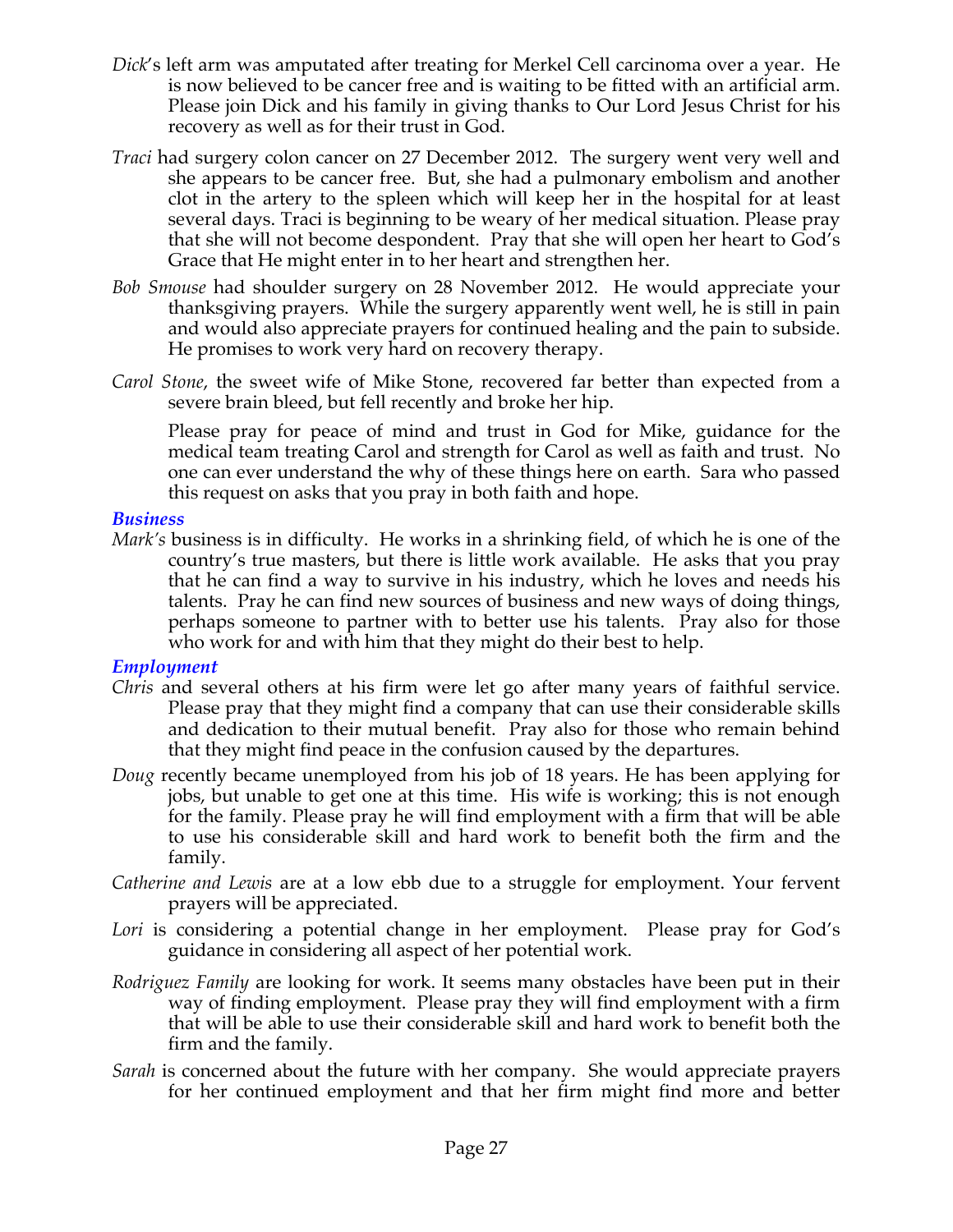ways to use her considerable skills.

### *Financial Guidance and Healing*

*David and Lorna* are having financial problems. They are trying to find a smaller home which may be more affordable. *Lorna* has had an ongoing battle with brain cancer, her trips back and forth to the hospital have drained their finances to the point they sometimes struggle to have enough food in the house. Pleaser pray for Lorna's healing and guidance on how they might handle the financial difficulties in which they have found themselves.

#### *Guidance*

- *William* is an elderly man living with his Son and Daughter in-law. William is causing trouble in the family because of his demanding ways and continually using bad language. The family is at wit's end to know how to handle him and will appreciate your guidance and prayers.
- *Caitlin* is in the grip of the Prince of Darkness; she thinks there is escape from reality in drugs. The saddest part is that reality is not as she sees it. Her family is despairing as they can do nothing to help her and ask that you pray for the Holy Ghost to enter into heart and show her the need for change before it is too late.
- *Nathaniel* is in spiritual turmoil. His family and friends will appreciate it if you will keep him in your prayers for him to find the root of his trouble and accept God's help to heal his heart.
- *Sam* and her *two children* that have been living in a shelter and are to lose their place there. Please pray a place will be found they can stay in and recover.
- Please pray *Darlene* will surrender her life to Christ.
- *Norrie* is facing daily exams in the weeks ahead. Pray for calmness and concentration and to do the best possible.
- *Jonathan* is addicted to drugs. He is now in jail awaiting trial. His parents and friends will appreciate it if you will keep him in your prayers for him to find the root of his trouble and accept God's help to heal addiction.
- *Beth* is suffering from ungodly treatment in her marriage. Please pray God will guide her in her behavior, actions and thoughts that she might be able to lead her husband to God so her marriage might prosper to the benefit of them.
- *Brandon* a young man from a Christian family who married a year ago and almost immediately became estranged from him family. As a result he has had a serious problem with keeping the civil law. Please pray for Brandon that he will return to the Lord and the many problems will be eventually settled. Pray the hurt he has caused so many will be helped with our Lord's care and love.

*Dennis* has some decisions to make and will appreciate our Lord's guidance.

*Earl* to read and understand Scriptures he has been given.

*Jeanette* has had many members of her family die from diabetes and several are near death now. Jeanette does not know the Lord and is despondent and perplexed about her family and herself. Please pray she can open her heart to allow the Holy Ghost in to bring her knowledge and understanding.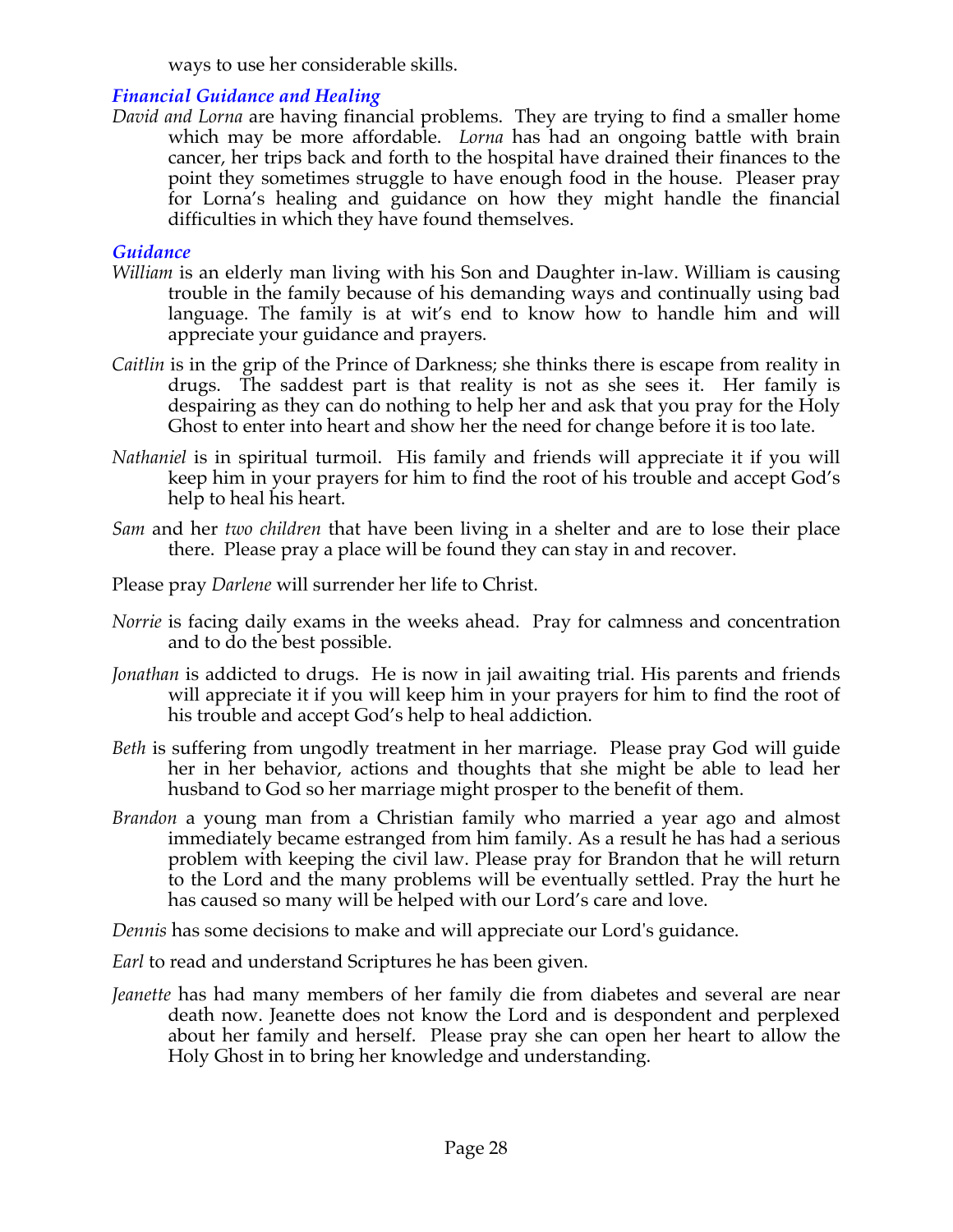- *Christy* just lost her sister in an automobile accident; this follows closely the loss of two family. Please pray she can let our Lord Jesus Christ carry all her sorry, worry and care at this extremely difficult and stressful time.
- *Dr. Elizabeth Raj* is teaching a biblical approach to the psychological problems facing many in our society today. She is battling against the growing influence of worldly psychology adopted by the churches themselves. Elizabeth constantly stresses answers are found between the covers of that precious Book, the Holy Bible. Please pray for encouragement, strength, fortitude and courage for her.
- *Daniel and Danielle* are experiencing family strife as a result of custodial issues with a daughter. Please pray they and those they strive with might look to the child's best interests in their time of difficulty and disagreement; to work for her best interests and not use her as a weapon amongst themselves.
- *Abigail* is a teenager who has behavior problems. She feels she is in an area of mental darkness. Please pray that she might look to God for help and not within herself.
- *Sara* asks that you pray for guidance for her as she deals with the stresses of her family and life. Pray that she can separate those things which she can affect from those things which she cannot and give her grace to accept that she cannot do everything and can only change those things within her control. She asks for God's help to grow her business while keeping up with the needs of her mother and husband and healing her own problems.

*Jacquie* to open her heart to God and accept His Love and Grace.

*Hap* asks you to pray he might be able to trust God will help him make the right decisions at the right time and not to worry uselessly, to change those things he can change, accept those things he cannot change, sleep well to be able to do the correct things with a clear head and that he will open his heart to the Holy Ghost.

# *Thanksgiving*

*Hap* gives thanks for safe travel this past week.

# *New Ministers*

On 20 October 2013, *Anthony Pangsiw*, Bishop of the Anglican Orthodox Church in the Philippines was at All Saints' Anglican Orthodox Church in Tulodan Atok, Benquet Philippines, to ordain the following to the ministry in the AOC:

*Reverend Deacon Sherwin Talasyong Banao to be Priest Mr. Fabian M. Matda to be Deacon Mr. Emanuel T. Banao to be Deacon*

Please give thanksgiving for these men stepping forward to serve the Lord and pray for them to be able to fulfill the responsibility they have accepted:

*Reverend Sherwin Talasyong Banao Reverend Deacon Fabian M. Matda Reverend Deacon Emanuel T. Banao*

*Ken Howes* was ordained Tuesday 13 October 2013. Rev. Howes, a good friend of The Anglican Orthodox Church, was ordained into the Augsburg Lutheran Church in White South Dakota. He will be preaching and ministering in German and English in North Carolina and Manitoba. Pray for God's guidance in his ministry.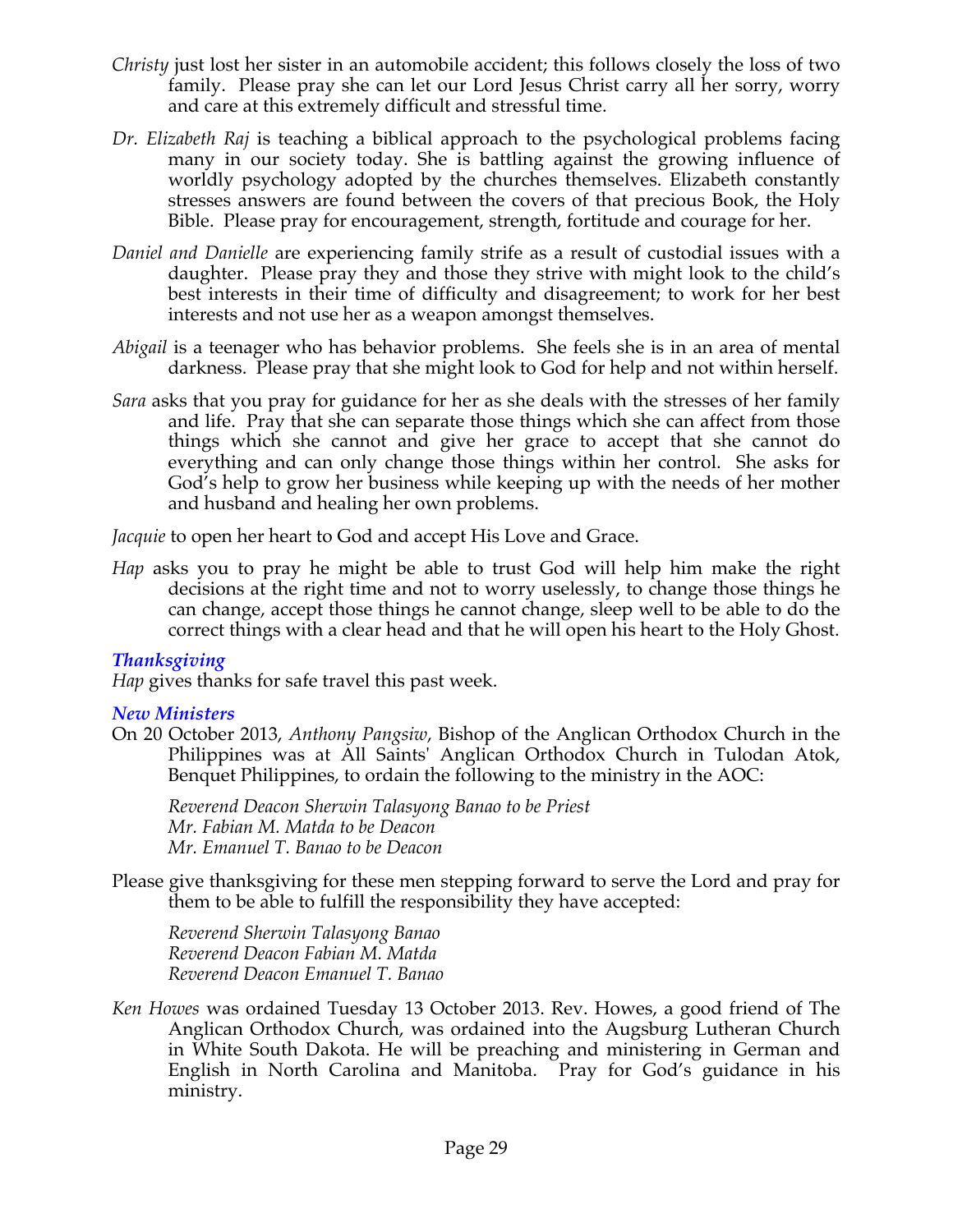*Jackson Eugene Arnold* was ordained on 4 October 2013, by Bishop Jerry Ogles in Descanso, California as a priest in the Anglican Orthodox Church.

# *Ministry*

Elizabeth has taken on Missionary responsibilities in teaching unbelievers, women, children and in music. Pray that God will guide her to complete the responsibilities she has taken on.

# *AOC Congregations*

- *Nathan* in Wake Forest, North Carolina needs God's Help to find others who are interested in having a Bible believing Church in the Anglican tradition. He would like to develop a congregation to associate with the Anglican Orthodox Church.
- *Saint Joseph of Arimathea Anglican Orthodox Church* is under a lot of stress. We all are, but they need even more prayer. Rev Roger Jessup, their wonderful minister, is pressed by the duties of a primary care giver, in addition to all the worries of this world. They have one of their family's primary breadwinners who will be soon unemployed, absent His intervention. Roger's niece will lose her job at the end of the year when her tech center shuts down. As Rev Roger said so eloquently, "We must pray for those who mean us harm and deprive us of our property are our enemies: Our LORD has so commanded us." We must pray they will see light and cleave to it while turning their backs on the Prince of this World. Equally important, we must pray that the Lord will raise up a political leader from among us as He has done in the past. Pray also for trust in God for each member of the parish and for them to find economic relief.
- *Rev Rick Reid* is the minister of the new AOC congregation in Newton, North Carolina, Saint Andrews Anglican Church. Their first Sunday was 5 May 2013. Please pray Rick will be able to bring God's Word to the people in and near Newton.

# *Armed Forces & Contractors*

Airman Donny Patton (Kadena AB, Okinawa), Jordan (USMC – Fleet Marine Force - Pacific), Trevor (USAF - KC-10 Boom Operator – New Jersey), Trevor (USN – Whidbey Island, EF-18 Pilot), Kurt Thomas (USN – Camp Foster, Okinawa)

#### *Persecuted*

Around the world, Christians are under attack, not only in the Muslim world, but from Hindus and others in India. Also, they are under continual attack in the name of "Separation of Church and State" in the western world, as it becomes actively atheist or pro-devil buddy. Please pray for God's guidance and protection for all persecuted Christians and those around them.

# *Various Special Requests*

- Please pray the Typhoon that hit the Philippines will ease off and the people will recover from the devastation.
- This is a horrible time for the *people of India, Christians in particular*; they are having problems with Hunger, Bank Closings, Transportation and Schools not functioning. Pray for the Leaders and Members of our Church in Eluru Andhra Pradesh. Pray their basic needs will be met and God will be close to them in this time of need.
- *Lisa* discovered her 9 year old daughter *Mariah* had been raped. This is in the court system now and we know that prayers are needed for this family. "The effectual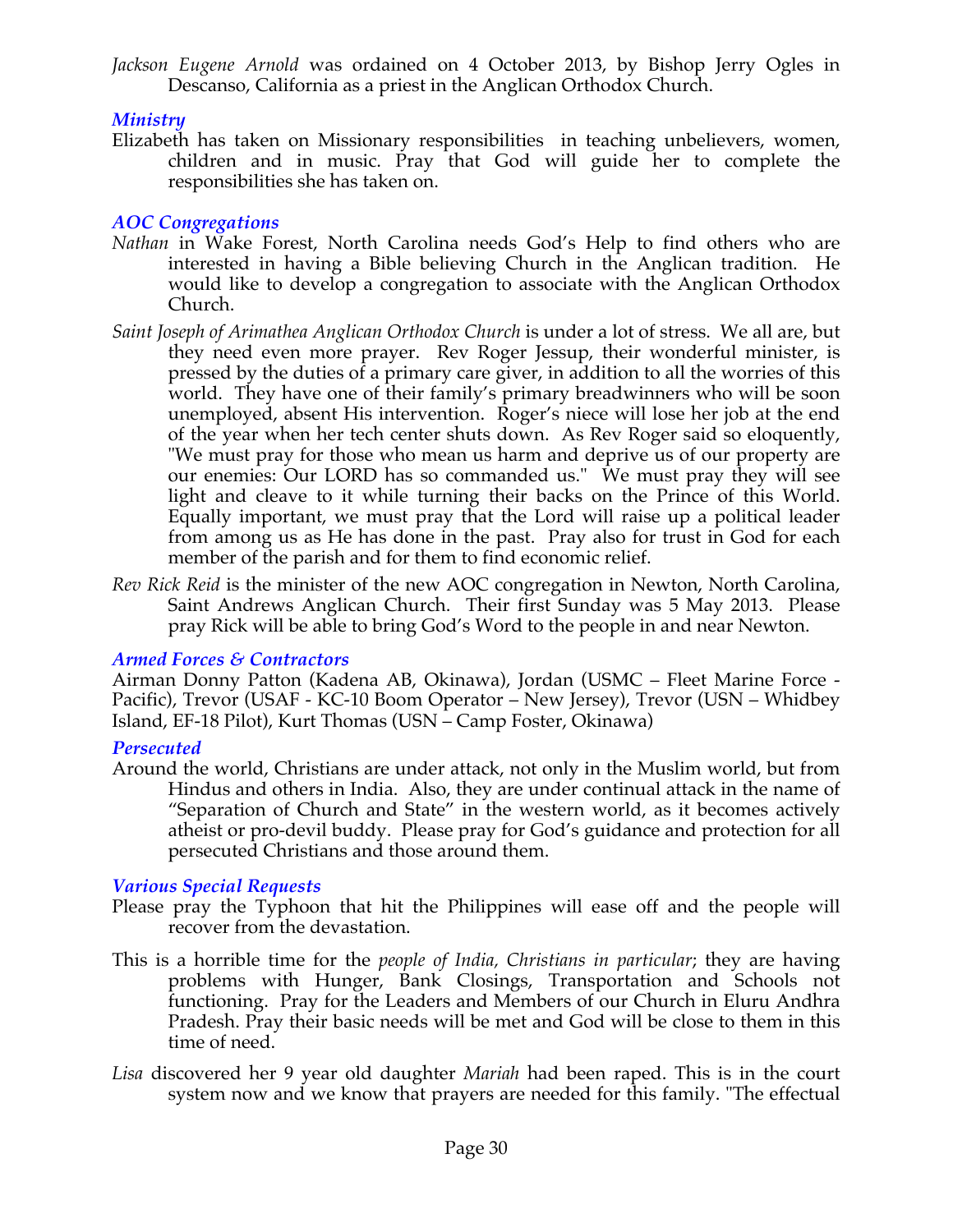fervent prayer of a righteous man availeth much" James 5:16 Lisa says she feels the power of your prayer in God's hand on her heart.

- Please pray for *all the people of Egypt*; Bishop Mouneer Anis of Egypt is asking your prayer as the supporters of the deposed Mursi government, with the support of the United States government, have been attacking Christian churches--Anglican, Catholic and Orthodox. They destroyed the car of Anglican priest Rev. Ehab Ayoub. The people of Egypt, the people of the United States need our prayers, even more so the people of the Muslim Brotherhood that they might repent of their evil and know God so the rest of the people may live in peace.
- We ask that you pray, please ask God that the Holy Ghost might give you insight into how you might make the lives of your friends and family better. Remember helping others is not just those who you don't know!
- Please join us in praying that the *Free Teen Guitar Class* will be continue to be an opportunity for God to work in the lives of the kids and their families. Please ask God to guide the class to new opportunities to make Him known to others. Help us to let the love of our Lord shine through us into their lives, putting Him first, so that He might enter in to their hearts and lives.

#### *Question that only you can ask*

What would you like to know about our history, what we believe, what we do or how we operate? Hap is looking for material for the continuing education class and *Thought for the Day* material. Help us help you. Please send your question to Hap so we all can get an answer. Just because you don't know the answer to your question doesn't mean you are the only one who doesn't know. But, if you don't ask, no one will know.

#### *I'd like to get a different point across or announce something*

If you have a different point of view, I would be happy to give you room to get your point across. While this publication is my perspective on events, I recognize not everyone may agree and that some people would like to express their own opinion. If you want to write something, please forward your item to Hap (with a note as to whether or not you would like editing help) to: hap@faithfulcenturion.org.

#### *Notes from the Mother Country*

Bishop Jerry is on travel to England to visit AOC people there and to participate in the consecration of a new Bishop with the Church of England (Continuing), Bishop Malcom.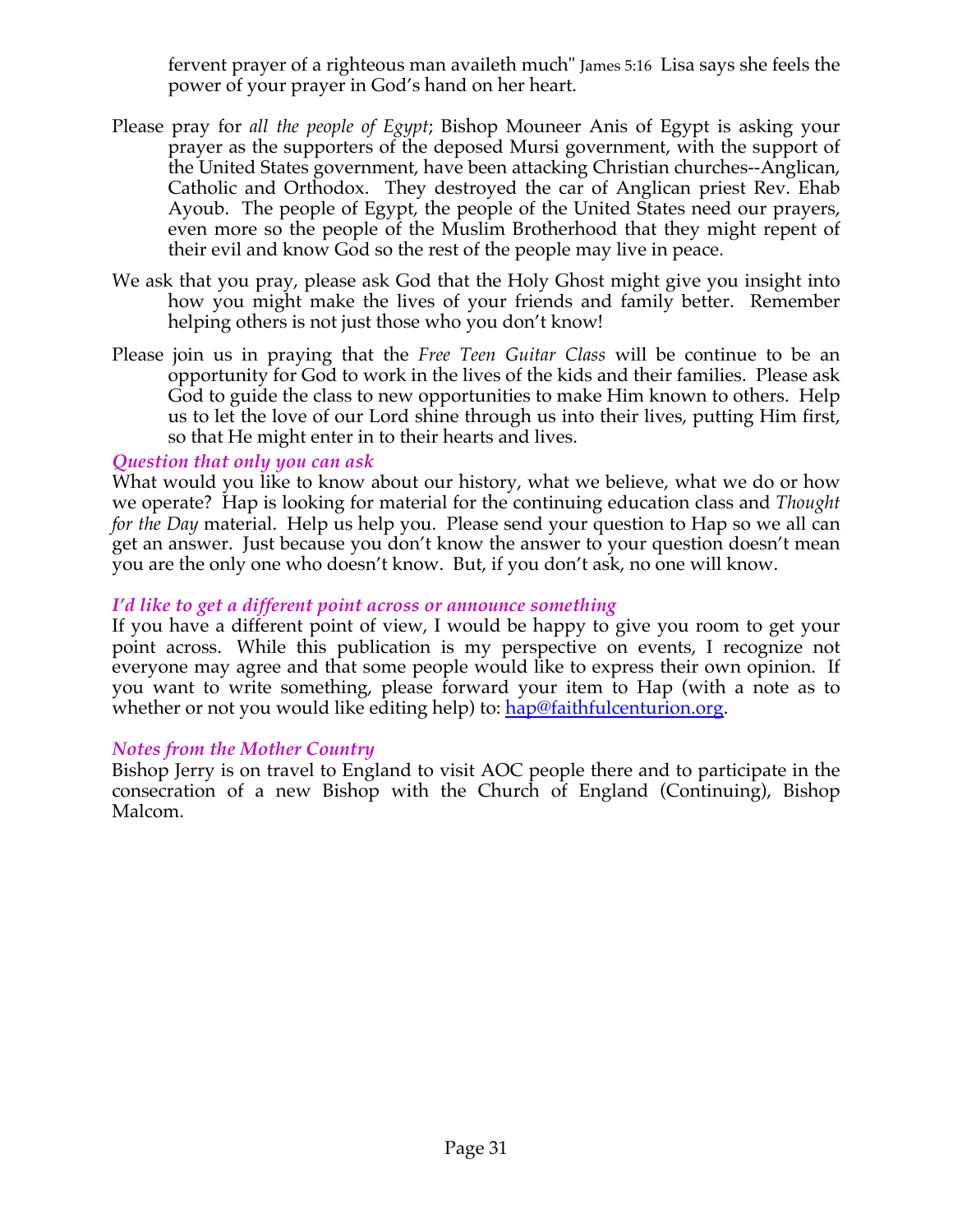



Mrs. Sarah Menzies-Grierson Rev Geordie Menzies-Grierson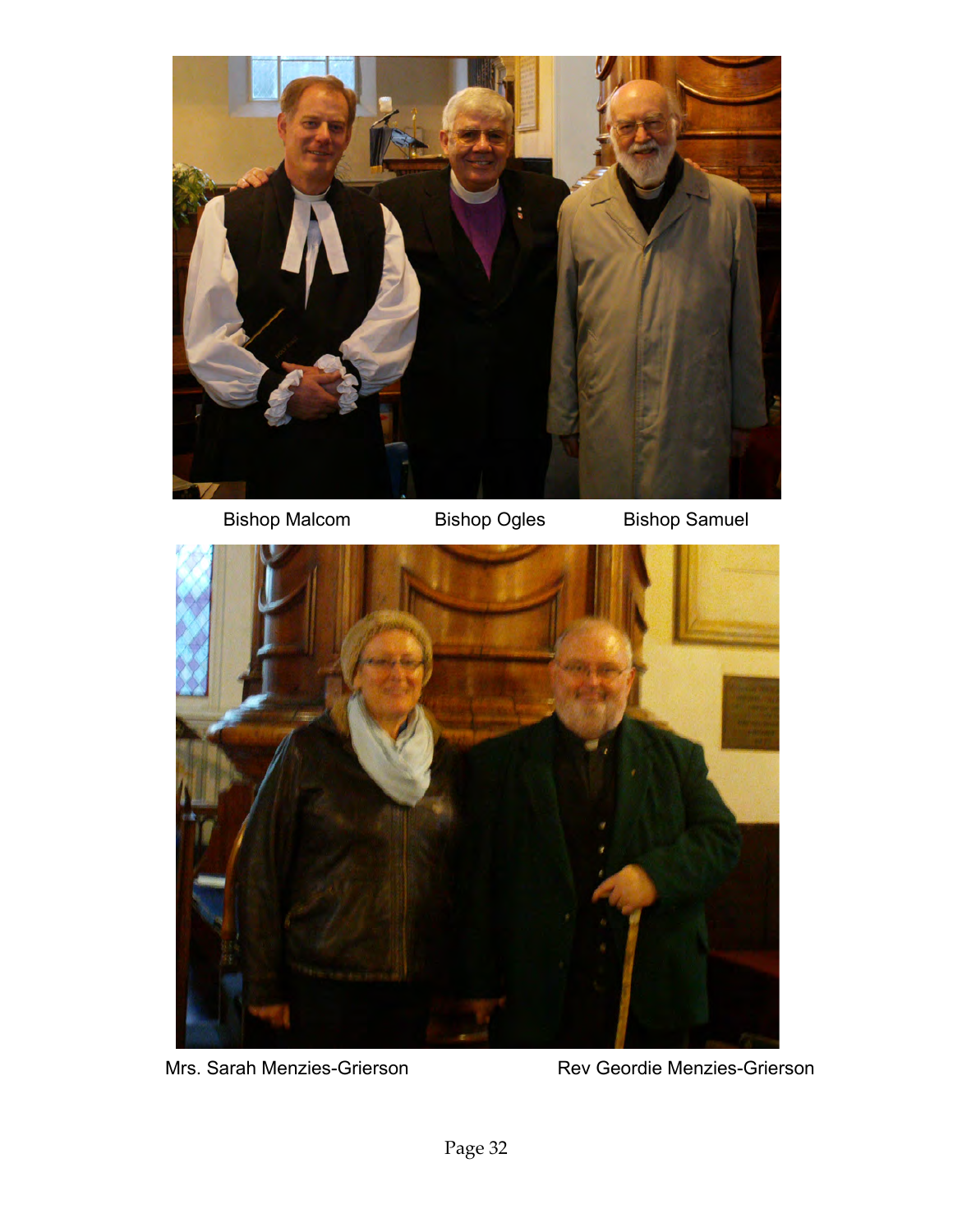

Bishop Jerry Sarah Sarah Rev Geordie

I had the pleasure of attending Morning Prayer at Saint Mary's this morning - a member church of the Church of England (Continuing). The Church is a beautiful and wellfurnished structure built in 1798. Charles Simeon was a close friend of the church and hails from Reading as well.

The people were so very kind and attentive to newcomers.

I must say that I heard one of the most meaningful and well-delivered sermons from Bishop Malcolm that I have ever had opportunity to hear. His sermon text came from the lectionary text for the day: "In the morning sow thy seed, and in the evening withhold not thine hand: for thou knowest not whether shall prosper, either this or that, or whether they both shall be alike good. " (Eccl 11:6) It was a sermon for our time, and delivered with articulate conviction. Bishop Malcolm did not make any noticeable reference to notes, which indicates a total familiarity with his sermon material. I was much moved and convinced by the sermon, which obviously was not manmade, but given to the bishop through inspiration of God.

#### *Epistleers*

We post the list of Epistle Readers in the Sunday Report each week so you can either plan your attendance or your pre-reading as the spirit so moves you.

#### **Date Reader**

| 24 November 2013 | Dru Arnold - Sunday Next before Advent    |
|------------------|-------------------------------------------|
| 1 December 2013  | Dru Arnold - First Sunday in Advent       |
| 8 December 2013  | Dru Arnold - Second Sunday in Advent      |
| 15 December 2013 | Dru Arnold - Third Sunday in Advent       |
| 22 December 2013 | Dru Arnold - Fourth Sunday in Advent      |
| 25 December 2013 | Dru Arnold - Christmas Day                |
| 29 December 2013 | Dru Arnold - First Sunday after Christmas |